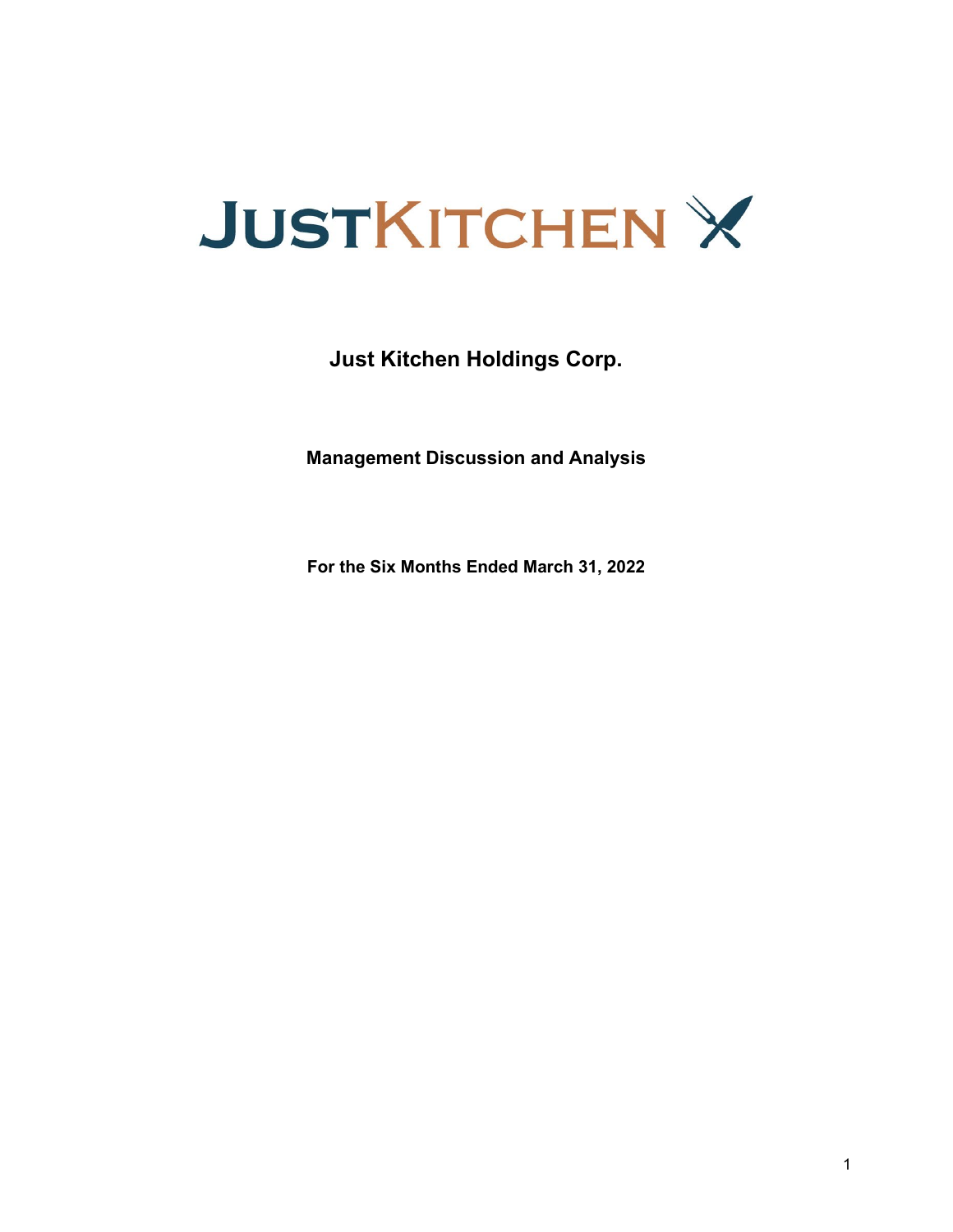The following management discussion and analysis (the "**MD&A**"), prepared as of May 30, 2022 should be read together with the unaudited condensed consolidated interim financial statements for the six months ended March 31, 2022 and related notes attached thereto (the "**Financial Statements**"), which are prepared in accordance with International Accounting Standards 34, Interim Financial Reporting ("**IAS 34**"). All amounts are stated in Canadian dollars unless otherwise indicated.

# **Forward Looking Statements**

Certain information included in this discussion may constitute forward-looking statements. Readers are cautioned not to put undue reliance on forward-looking statements. These statements relate to future events or the Company's future performance, business prospects or opportunities. All statements other than statements of historical fact may be forward-looking statements. Forward-looking statements are often, but not always, identified by the use of words such as "seek", "anticipate", "plan", "continue", "estimate", "expect", "may", "will", "project", "predict", "potential", "targeting", "intend", "could", "might", "should", "believe" and similar expressions. The Company has based these forward-looking statements on its current expectations and projections about future events and financial trends that it believes might affect its financial condition, results of operations, business strategy and financial needs. These forward-looking statements include, among other things, statements relating to:

- business objectives and milestones;
- adequacy of financial resources;
- growth of sales in Taiwan, Hong Kong, and Singapore; and
- expansion of business to other jurisdictions.

Such forward-looking statements are based on a number of material factors and assumptions, including, but not limited in any manner to, those disclosed elsewhere herein and any other of the Company's public filings, and include the availability and final receipt of required approvals, licenses and permits, sufficient working capital to develop the business, access to adequate services and supplies, economic conditions, foreign currency exchange rates, interest rates, access to equity and debt markets and associated costs of funds, availability of a qualified work force, that the Company is able to procure equipment and supplies in sufficient quantities and on a timely basis, and that the Company maintains its ongoing relations with its business partners and governmental authorities. While the Company considers these material factors and assumptions to be reasonable based on information currently available to it, they may prove to be incorrect. Actual results may vary from such forward-looking information for a variety of reasons.

**Investors should not place undue reliance on forward-looking statements as the plans, intentions or expectations upon which they are based might not occur. The Company cautions that the foregoing list of important factors is not exhaustive. Investors and others who base themselves on the Company's forward-looking statements should carefully consider the above factors as well as the uncertainties they represent and the risk they entail. The forward-looking statements contained in this report are expressly qualified by this cautionary statement.**

# **Description of Business**

Just Kitchen Holdings Corp. (the **"Company**" or "**Just Kitchen**") is primarily an operator of ghost kitchens specializing in the development and marketing of proprietary and franchised delivery-only food brands for customers. The Company currently operates in Taiwan, Hong Kong, Singapore and the Philippines. JustKitchen utilizes a hub-and-spoke operating model, which features advanced food preparation taking place at larger hub kitchens and final meal preparation taking place at smaller spoke kitchens located in areas with higher population densities. The Company combines this operating model with online and mobile applicationbased food ordering fulfilled by third-party delivery companies, to minimize capital investments and operating expenses and reach more customers in underserved markets. The Company's other business, JustMarket, is an e-commerce grocery delivery platform that allows customers to purchase groceries for delivery or add select grocery items to meals ordered through JustKitchen.

The Company's head office address is at Suite 1430 - 800 West Pender Street, Vancouver, British Columbia, V6C 2V6. The registered and records office address is at Suite 1500 - 1055 West Georgia Street, P.O. Box 11117, Vancouver, British Columbia, V6E 4N7. On April 7, 2021, the Company received final receipt from the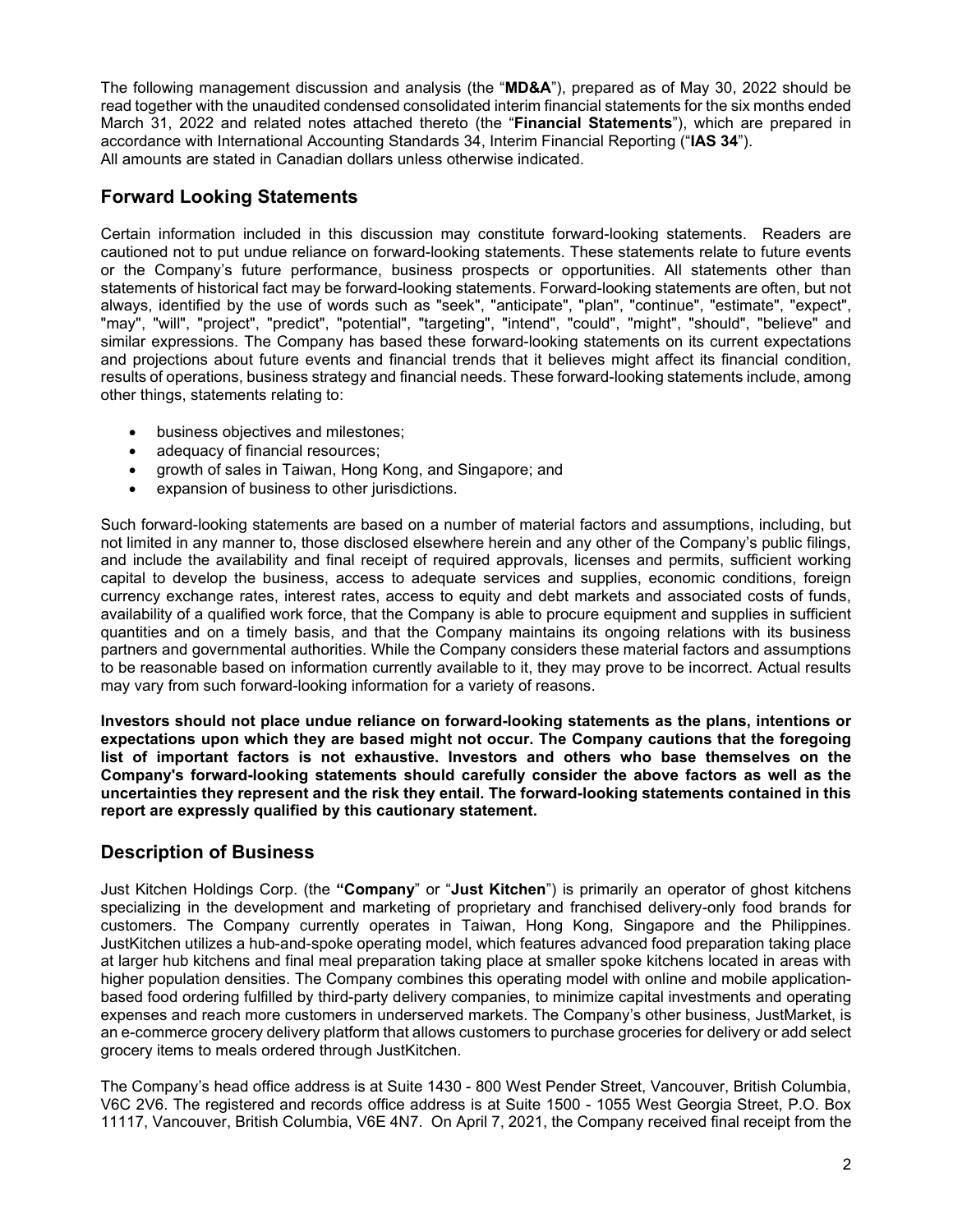British Columbia Securities Commission for its long-form non-offering prospectus. On April 15, 2021, the Company began trading on the TSX Venture Exchange (the "**TSX-V**") under the trading symbol JK.

As of March 31, 2022, the Company was holding 100% equity interest in the following wholly owned subsidiaries:

- 1. JustKitchen Co. Ltd. ("**JK Taiwan**"), a company incorporated on June 6, 2019 under the laws of Taiwan;
- 2. JustKitchen Hong Kong Corp. Limited (**"JKHK"**) from the date of incorporation on November 24, 2020;
- 3. StarKitchen Co. Ltd ("**StarKitchen**") from the date of incorporation on January 17, 2021;
- 4. Just Kitchen (USA) Inc. ("**JK USA**") from the date of incorporation on February 18, 2021;
- 5. JustKitchen Concepts Pte Ltd.("**JKSGD**") from the date of incorporation on January 28, 2022; and
- 6. JustKitchen Philippines Inc. ("**JKP**") from the date of incorporation on March 2, 2022.

As of March 31, 2022, the Company holds a 51% voting equity interest in JustKitchen TDG. Inc ("**JK TDG JV Co.**") as a joint venture pursuant to a Shareholders Agreement. JK TDG JV Co. was incorporated in the Philippines on August 20, 2021 and was inactive until the date of acquisition by the Company on November 4, 2021.

## **Overview of Cloud Kitchens**

A cloud kitchen, or virtual kitchen, is a kitchen that is used to provide meals for online delivery only and acts as the production center for meals ordered through delivery apps. Just Kitchen's business model is designed to increase the efficiency of the typical cloud kitchen infrastructure by having a main "**hub**" kitchen where the meals are pre-prepared, blast chilled and then sent to the "**spoke**" kitchens, which finish the meals for delivery. The smaller spokes complement the main hub and are located in high traffic areas extending the geographical reach of the Company's customer base, reducing preparation and delivery times, and thereby improving the quality and consistency of customer orders.

Cloud kitchens can be considered food manufacturing factories, where food and meals are manufactured and then shipped to the final consumer. Considering cloud kitchens as factories as opposed to restaurants shifts the paradigm to one in which the manufacturer is focused on providing quality consistent output at the lowest possible cost without worrying about how or where the product is consumed by the consumer, and thus removing the key constraint posed by their physical location.

Cloud kitchens offer the following advantages over traditional restaurants:

- 1. **Low operational cost.** One of the expenses to consider for traditional restaurants is real estate, which generally accounts for approximately 10% of restaurant expenses. This cost can be decreased by cloud kitchens, as they can operate from locations with less expensive real estate, occupy less space as there is no restaurant associated with the kitchen, and save on front of house staff and marketing costs among other items. Cloud kitchens also manufacture standardized items, which further reduces cost and food spoilage.
- 2. **Low set up and introduction cost.** Cloud kitchens can be established, introduce new products and alter their menus at a considerably lower cost and can thus experiment with new ideas and menu items in a quick and cost-effective manner.
- 3. **Automation.** With a focus on limited menus and limited items, product manufacturing can be standardized in cloud kitchens as it would be in manufacturing.
- 4. **Increased efficiency.** Using custom built spaces and optimizing processes specifically for delivery allow cloud kitchens to run efficiently. Ingredients can be batch prepared for several different menu items and brands concurrently, and kitchens can be designed to prioritize the speed of preparation and the process of handing over meals to delivery drivers.
- 5. **Digital brand awareness without high marketing spend.** Cloud kitchen brands can gain quick exposure through delivery apps without incurring the high cost of marketing that typical restaurants incur.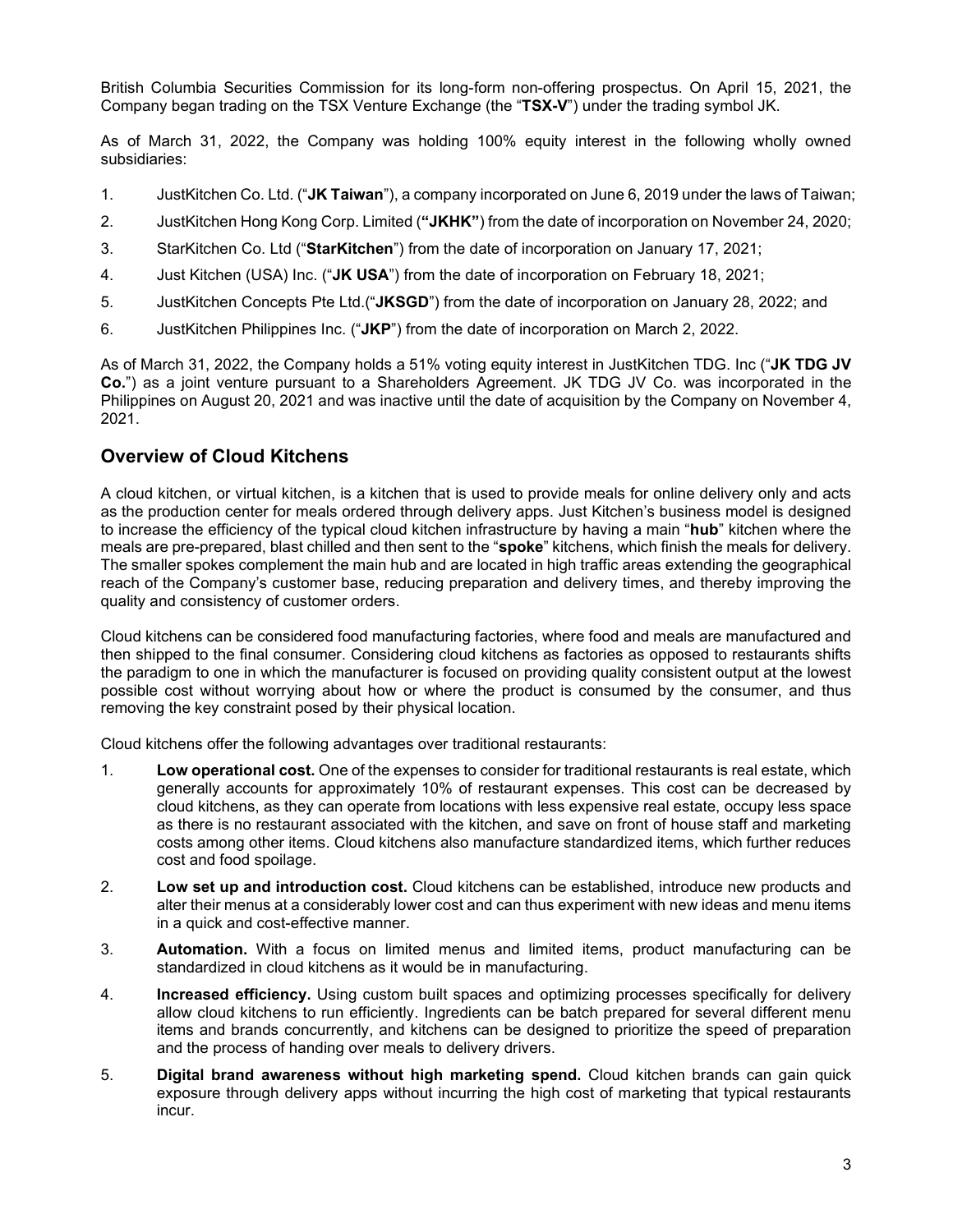6. **Access to user data and real-time adaptability.** Cloud kitchens are designed with a technological focus, which means that they are well-suited to optimize processes, ordering and staff scheduling based on consumer behavior. The menu can be changed, altered and adapted easily to suit demand and increase margins all based on the data collected from consumers.

The driving factors for the cloud kitchen market are the growing acceptance of online food distribution services, reducing the need for physical infrastructure and equipment, rising living and urbanization standards, and introductory low cost.

# **Business Highlights**

- 1. On June 6, 2019 JK Taiwan acquired kitchen equipment and other assets that were used to create its first hub kitchen in Taipei, Taiwan.
- 2. On November 27, 2019, the Company's founder acquired 100% equity interest in JK Taiwan.
- 3. On January 1, 2020, the Company entered into an agreement with Uber Eats (the "**Uber Eats Agreement**") which governs Just Kitchen's participation on the proprietary mobile application made available by Uber Eats or its affiliates. The Uber Eats Agreement sets out the terms on which Uber Eats makes the food and beverages made by the Company available on the Uber Eats platform. In Q3 2021, the Company also started to deliver meals to its customers using Food Panda online ordering platform and delivery services.
- 4. On August 14, 2020, the Company launched "Just Market", an online sale and delivery of basic grocery items leveraging existing SKUs, spokes and brand recognition. To date, it is available in 5 satellite kitchens.
- 5. On December 31, 2020, the Company entered into a Memorandum of Understanding ("**Hub 2 MOU**") with Chi Mei Frozen Foods Co., Ltd. ("**Chi Mei**"). Under the terms of the Hub 2 MOU, (i) Chi Mei made available for use by Just Kitchen Taiwan a 15,000 sf kitchen space ("**Hub 2**") and gives Just Kitchen Taiwan priority in the processing and production of all its outsourced food items in order to meet Just Kitchen Taiwan's minimum order quantity; (ii) production equipment for Hub 2 will be purchased by Chi Mei Foods; (iii) Chi Mei will hold a right of first refusal for all out-sourced production by Just Kitchen Taiwan; and (iv) the Company and Chi Mei to jointly develop new menus and recipes.
- 6. On May 10, 2021, the Company announced that it had entered into an agreement to open its first ghost kitchen location in Hong Kong.
- 7. On May 27, 2021, the Company obtained a final receipt for, a base shelf prospectus allowing the Company to offer up to \$50,000,000 of common shares, warrants, subscription receipts or units or any combination thereof, from time to time during the 25-month period that the Shelf Prospectus is effective.
- 8. On June 15, 2021, the Company closed its supplemental prospectus offering of 12,963,000 shares at \$1.35 per share for gross proceeds of \$17,500,050. The Company issued 777,780 finder's warrants and paid \$1,050,003 in commissions. In addition, legal, regulatory and other cash costs associated with the supplemental prospectus offering totaled \$105,633.
- 9. On June 30, 2021, the Company closed a private placement of 2,906,765 shares at \$1.35 per share for gross proceeds of \$3,924,134. The Company issued 53,334 finder's shares and paid \$153,725 in commissions. In addition, legal, regulatory and other cash costs associated with the private placement totaled \$108,173.
- 10. In October 2021, the Company launched the JustKitchen Operating System ("**JKOS**"), software that integrates with third party devices and applications for ordering food. JKOS increases the number of the Company's sales channels and offers its expanding portfolio of delivery-only food brands and menus to the growing number of customers who are interacting with smart technologies that are different than mobile phones and computers, such as televisions and fashion accessories.
- 11. In November 2021, the Company entered into an agreement with TDG Ventures Inc. to form and operate ghost kitchens under the "JustKitchen" brand (and other related brands) (the "Brands") and distribute JustKitchen products and offerings in the Philippines. Under this agreement, the Company owns a 51% equity interest in JK TDG JV Co.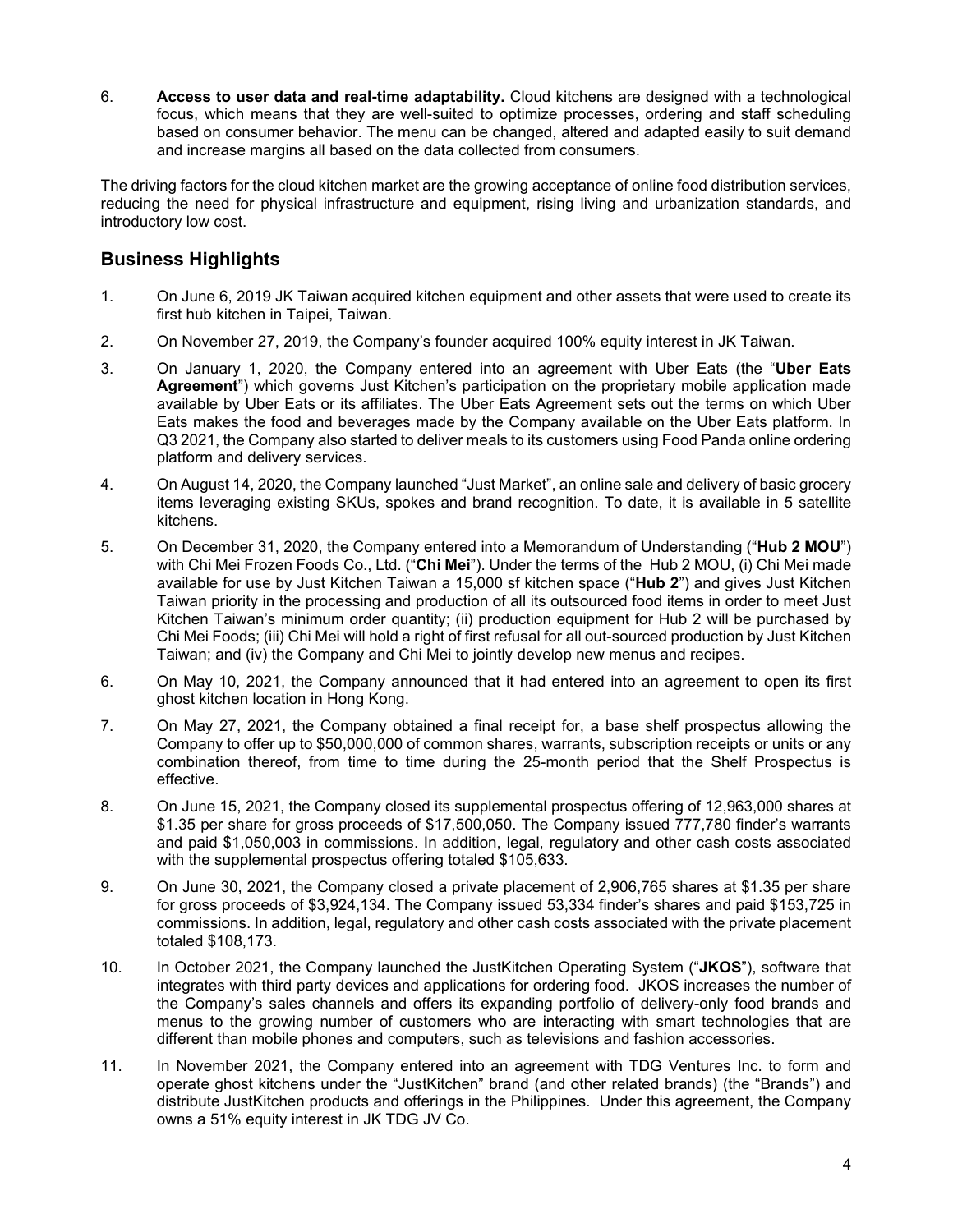- 12. In April 2022, JustKitchen opened the first two ghost kitchen locations in Singapore. The ghost kitchens are located in Telok Ayer and Tampines areas and are part of a plan to open up to eight locations across Singapore over the next six months.
- 13. In April 2022, the Company's 51% owned JK TDG JV Co. has signed an agreement to open its first two ghost kitchen locations in the Philippines's capital city of Manila.
- 14. As of the date of this MD&A, the Company was operating 30 ghost kitchen locations in Taiwan, Hong Kong and Singapore (28 ghost kitchens as of March 31, 2022).

# **Overall Performance**

- 1. The Company's revenue for the six months ended March 31, 2022 ("**current period**") was \$9,206,021 (six months ended March 31, 2021 - \$4,135,451).
- 2. Net loss for the six months ended March 31, 2022 was \$9,013,760 (Q2 2022 \$4,959,959), or \$0.12 (six months ended March 31, 2021 - \$0.12) per common share.
- 3. As at March 31, 2022, the Company had total assets of \$21,247,023 (September 30, 2021 \$27,937,911) consisting of \$14,370,369 (September 30, 2021 - \$22,635,037) of current assets and \$6,876,654 (September 30, 2021 - \$5,302,874) of non-current assets.
- 4. As at March 31, 2022, the Company had total liabilities of \$7,241,720 (September 30, 2021 \$6,352,757) consisting of \$5,120,501 (September 30, 2021 - \$4,373,799) of current liabilities and \$2,121,219 (September 30, 2021 - \$1,978,958) of non-current liabilities.
- 5. The Company expects to continue to expand its operations into new kitchen locations in Taiwan, Hong Kong, Singapore and the Philippines and to expand its business model into other countries.

## **Key Performance Indicators**

Key performance indicators that the Company uses to manage its business and evaluate its financial results and operating performance include: revenue, revenue per kitchen location, expenses and net income (loss). The Company evaluates its performance on these metrics by comparing its actual results to management budgets and forecasts.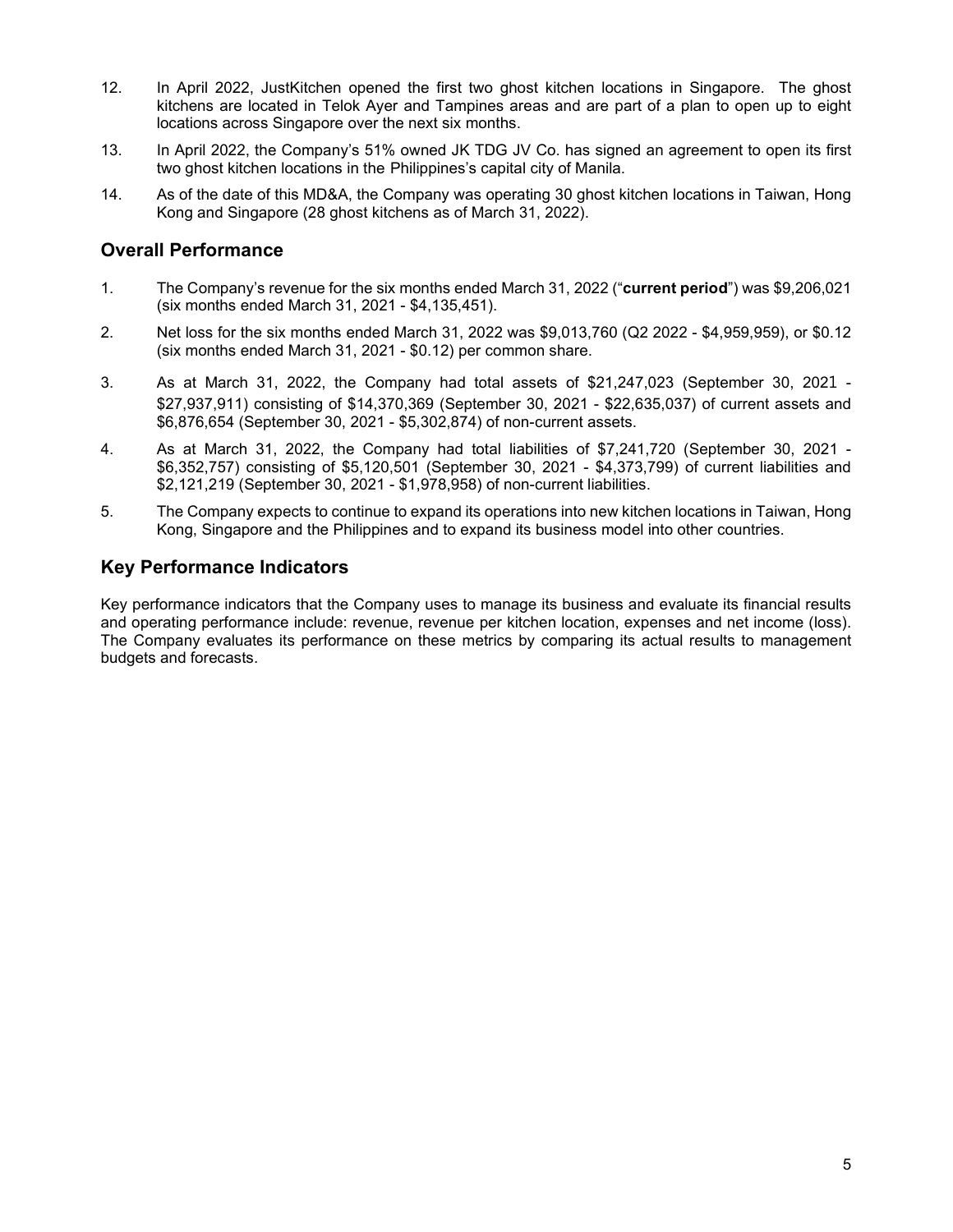# **Summary of Quarterly Results**

The table below summarizes selected financial data for the Company's last eight quarters:

|                                              | Quarter<br>Ended<br>Mar 31,<br>2022 | Quarter<br>Ended<br>Dec 31,<br>2021 | Quarter<br>Ended<br>Sept 30,<br>2021 | Quarter<br>Ended<br>June 30,<br>2021 | Quarter<br>Ended<br>Mar 31,<br>2021 | Quarter<br>Ended<br>Dec 31,<br>2020 | Quarter<br>Ended<br>Sept 30,<br>2020 | Quarter<br>Ended<br>June 30,<br>2020 |
|----------------------------------------------|-------------------------------------|-------------------------------------|--------------------------------------|--------------------------------------|-------------------------------------|-------------------------------------|--------------------------------------|--------------------------------------|
| Number of<br>kitchens<br>Revenue from        | 28                                  | 21                                  | 20                                   | 17                                   | 14                                  | 10                                  | 8                                    | 8                                    |
| retail customers<br>Revenue from<br>business | \$4,662,519                         | \$3,810,720                         | \$4,288,432                          | \$3,171,851                          | \$1,975,110                         | \$1,667,633                         | \$981,242                            | \$442,735                            |
| customers                                    | \$376,819                           | \$355,963                           | \$155,314                            | \$175,046                            | \$249,171                           | \$243,537                           | \$139,879                            | \$36,929                             |
| <b>Total Revenue</b><br>Number of retail     | \$5,039,338                         | \$4,166,683                         | \$4,443,746                          | \$3,346,897                          | \$2,224,281                         | \$1,911,170                         | \$1,121,121                          | \$479,664                            |
| deliveries<br>Average retail                 | 321,914                             | 265,749                             | 269,721                              | 214,744                              | 128,400                             | 117,800                             | 60,778                               | 23,635                               |
| delivery size                                | \$14.48                             | \$14.34                             | \$15.90                              | \$14.77                              | \$15.38                             | \$14.16                             | \$16.14                              | \$18.73                              |
| Net loss<br>Comprehensive                    | \$(5,442,157)                       | \$(3,571,603)                       | \$(3,440,775)                        | \$(2,836,847)                        | \$(2,530,157)                       | \$(2,429,802)                       | \$(1, 185, 548)                      | \$(832,286)                          |
| loss                                         | \$(4,826,520)                       | \$(3,671,888)                       | \$(3,592,632)                        | \$(2,915,959)                        | \$(2,387,038)                       | \$(2,402,328)                       | \$(1, 196, 518)                      | \$(821,321)                          |
| Basic loss per<br>share<br>Diluted loss per  | \$(0.07)                            | \$(0.05)                            | \$(0.05)                             | \$(0.05)                             | \$(0.06)                            | \$(0.06)                            | \$(0.04)                             | \$(0.03)                             |
| share                                        | \$(0.07)                            | \$(0.05)                            | \$(0.05)                             | \$(0.05)                             | \$(0.06)                            | \$(0.06)                            | \$(0.04)                             | \$(0.03)                             |

## **Non-IFRS Measures**

Adjusted EBITDA is a financial measure that does not have a standardized meaning under IFRS. Adjusted EBITDA is defined as earnings before interest expense, depreciation, amortization, and stock-based compensation. As there is no standardized method of calculating Adjusted EBITDA, it may not be directly comparable with similarly titled measures used by other companies. The Company considers Adjusted EBITDA to be a relevant indicator for measuring trends in performance and its ability to generate funds to service its debt and to meet its future working capital and capital expenditure requirements. Adjusted EBITDA is not a generally accepted earnings measure and should not be considered in isolation or as an alternative to net income (loss), cash flows or other measures of performance prepared in accordance with IFRS.

The following is a reconciliation of Adjusted EBITDA to net loss:

|               | Quarter<br>Ended<br>Mar 31.<br>2022 | Quarter<br>Ended<br>Dec 31.<br>2021 | Quarter<br>Ended<br>Sept 30,<br>2021 | Quarter<br>Ended<br>June 30,<br>2021 | Quarter<br>Ended<br>Mar 31.<br>2021 | Quarter<br>Ended<br>Dec 31,<br>2020 | Quarter<br>Ended<br>Sept 30,<br>2020 | Quarter<br>Ended<br>June 30.<br>2020 |
|---------------|-------------------------------------|-------------------------------------|--------------------------------------|--------------------------------------|-------------------------------------|-------------------------------------|--------------------------------------|--------------------------------------|
|               |                                     |                                     |                                      |                                      |                                     |                                     |                                      |                                      |
| Loss for the  |                                     |                                     |                                      |                                      |                                     |                                     |                                      |                                      |
| period        | (5,442,157)                         | (3,571,603)                         | (3,440,775)                          | (2,836,847)                          | (2,530,157)                         | (2,429,802)                         | (1, 185, 548)                        | (832, 286)                           |
| Interest      |                                     |                                     |                                      |                                      |                                     |                                     |                                      |                                      |
| expense       | 30,760                              | 33,102                              | 23,315                               | 28.400                               | 26.581                              | 23,673                              | 20,967                               | 17,796                               |
| Depreciation  |                                     |                                     |                                      |                                      |                                     |                                     |                                      |                                      |
| expense       | 454,612                             | 366,509                             | 312.177                              | 259,208                              | 223,735                             | 169,178                             | 124,980                              | 99,989                               |
| Amortization  |                                     |                                     |                                      |                                      |                                     |                                     |                                      |                                      |
| expense       | 19,932                              | 19,946                              |                                      |                                      |                                     |                                     |                                      |                                      |
| <b>EBITDA</b> | (4,936,853)                         | (3, 152, 046)                       | (3, 105, 283)                        | (2,549,239)                          | (2,279,841)                         | (2, 236, 951)                       | (1,039,601)                          | (714, 501)                           |
| Stock-based   |                                     |                                     |                                      |                                      |                                     |                                     |                                      |                                      |
| compensation  | 333,172                             | 566,635                             | 481,838                              | 493,047                              | 533,166                             | 861.696                             | 127,725                              | 85,150                               |
| Adjusted      |                                     |                                     |                                      |                                      |                                     |                                     |                                      |                                      |
| <b>EBITDA</b> | (4,603,681)                         | (2,585,411)                         | (2.623.445)                          | (2.056.192)                          | (1.746.675)                         | (1,375,255)                         | (911, 876)                           | (629, 351)                           |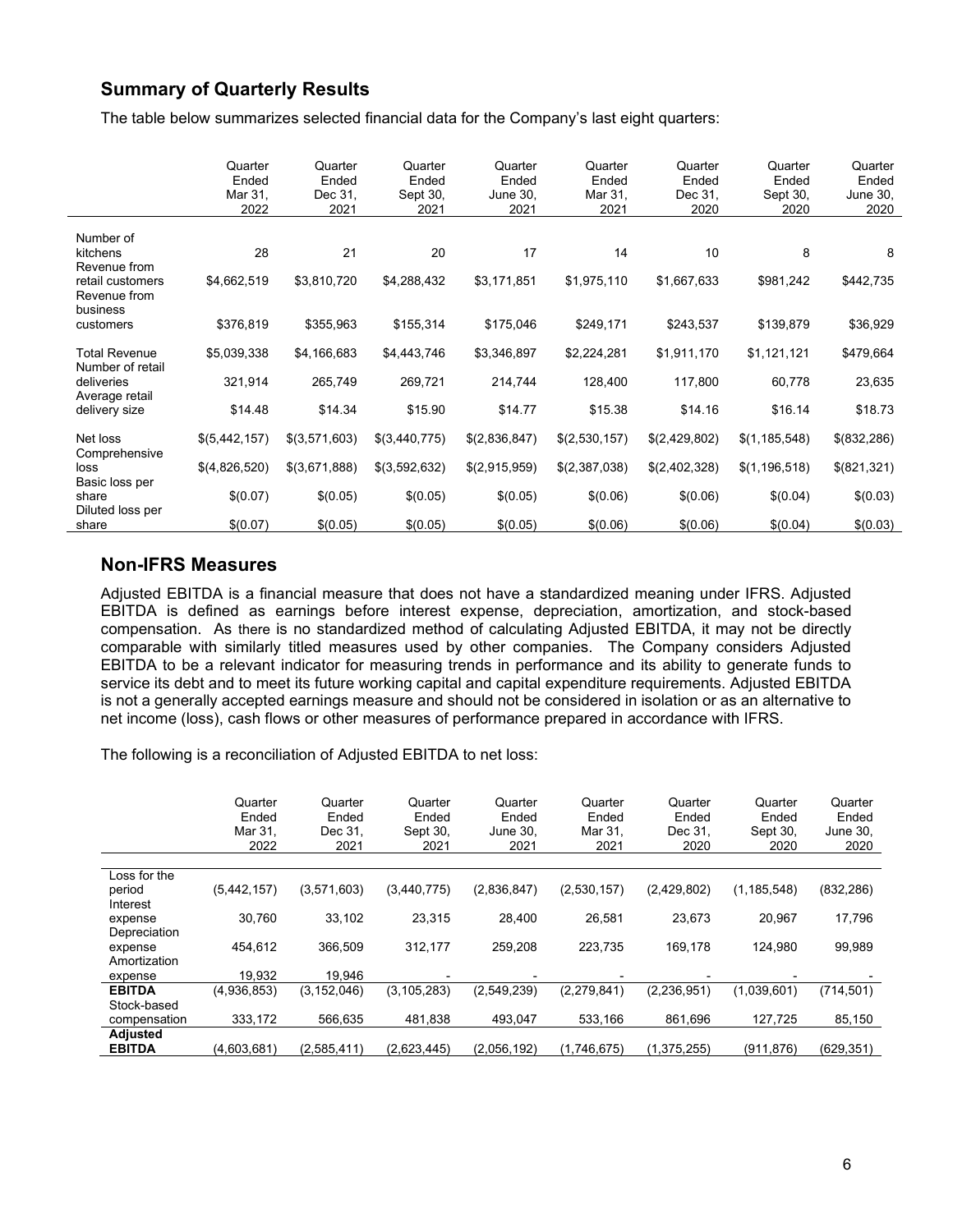# **Results of Operations**

#### **Quarter ended March 31, 2022 ("Q2 2022") compared with the quarter ended March 31, 2021 ("Q2 2021")**

Net loss for Q2 2022 was \$5,442,157 or \$0.07 loss per common share compared to \$2,530,157 or \$0.06 loss per common share in Q2 2021. The main reasons for the increase in net loss from Q2 2021 to Q2 2022 are (i) overall increase in business activities and (ii) increase in general and administrative costs from \$1,591,910 in Q2 2021 to \$3,091,598 in Q2 2022, mainly due to salaries increasing from \$402,702 in Q2 2021 to \$887,839 in Q2 2022 due primarily to an increase in the number of employees and consultants, professional fees increasing from \$4,390 in Q2 2021 to \$505,746 in Q2 2022 due to international business expansions and regulatory compliance, and advertising and marketing increasing from \$215,342 in Q2 2021 to \$729,699 in Q2 2022 due to overall increase in business activities.

Significant differences between Q2 2022 and Q2 2021 results of operations are as follows:

#### *Revenue*

Revenue for the Q2 2022 was \$5,039,338 compared with \$2,224,281 in Q2 2021. Revenues continue to grow as the Company opens new kitchen locations, increases its brand relationships and grows its customer base. As of March 31, 2021, the Company was selling meals from 28 locations in Taiwan and Hong Kong compared to 14 locations during Q2 2021.

#### *Operating Expenses*

Operating expenses for Q2 2022 were \$6,101,373 compared with \$2,721,744 in Q2 2021 due to increase in the number of kitchen locations and revenue. The Company anticipates operating costs will remain elevated in relation to revenues in the short term to support rapid expansion in Taiwan, Hong Kong, Singapore the Philippines and other countries in South-Eastern Asia. The Company has hired staff ahead of additional ghost kitchen openings and aggressively spent on sales and marketing. Operating costs consist of the following:

|                               | Three months ended<br>March 31, 2022 | Three months ended<br>March 31, 2021 |
|-------------------------------|--------------------------------------|--------------------------------------|
| Delivery and processing costs | \$<br>1,043,539                      | \$<br>469,326                        |
| Food and beverage costs       | 2,520,146                            | 1,056,334                            |
| <b>Rent and utilities</b>     | 320,434                              | 108,134                              |
| Repairs and maintenance       | 107,470                              | 45,263                               |
| Salaries and benefits         | 1,471,953                            | 699,524                              |
| Selling costs                 | 637,831                              | 343,163                              |
|                               | \$<br>6,101,373                      | \$<br>2,721,744                      |

- 1. Delivery and processing costs were \$1,043,539 in Q2 2022 compared with \$469,326 in Q2 2021. The increase in costs is due to increase in revenue.
- 2. Food and beverage costs increased from \$1,056,334 in Q2 2021 to \$2,520,146 in Q2 2022 because of increased revenue. In Q2 2022, the Company's sales are mainly to retail customers.
- 3. Rent and utilities costs increased from \$108,134 in Q2 2021 to \$320,434 in Q2 2022 because of increase in number of kitchen locations from 14 in Q2 2021 to 28 in Q2 2022. The majority of the kitchen locations in 2021 were opened later in the fiscal year of 2021.
- 4. Repairs and maintenance costs increased from \$45,263 in Q2 2021 to \$107,470 in Q2 2022 because of increase in number of kitchen locations.
- 5. Salaries and benefits increased from \$699,524 in Q2 2021 to \$1,471,953 in Q2 2022 because of a significant ramp up in operations and associated staffing requirements for the increased number of kitchens.
- 6. Selling costs increased from \$343,163 in Q2 2021 to \$637,831 in Q2 2022 because of increased revenues, increased marketing efforts and the increased number of kitchen locations which result in increased fixed and variable costs.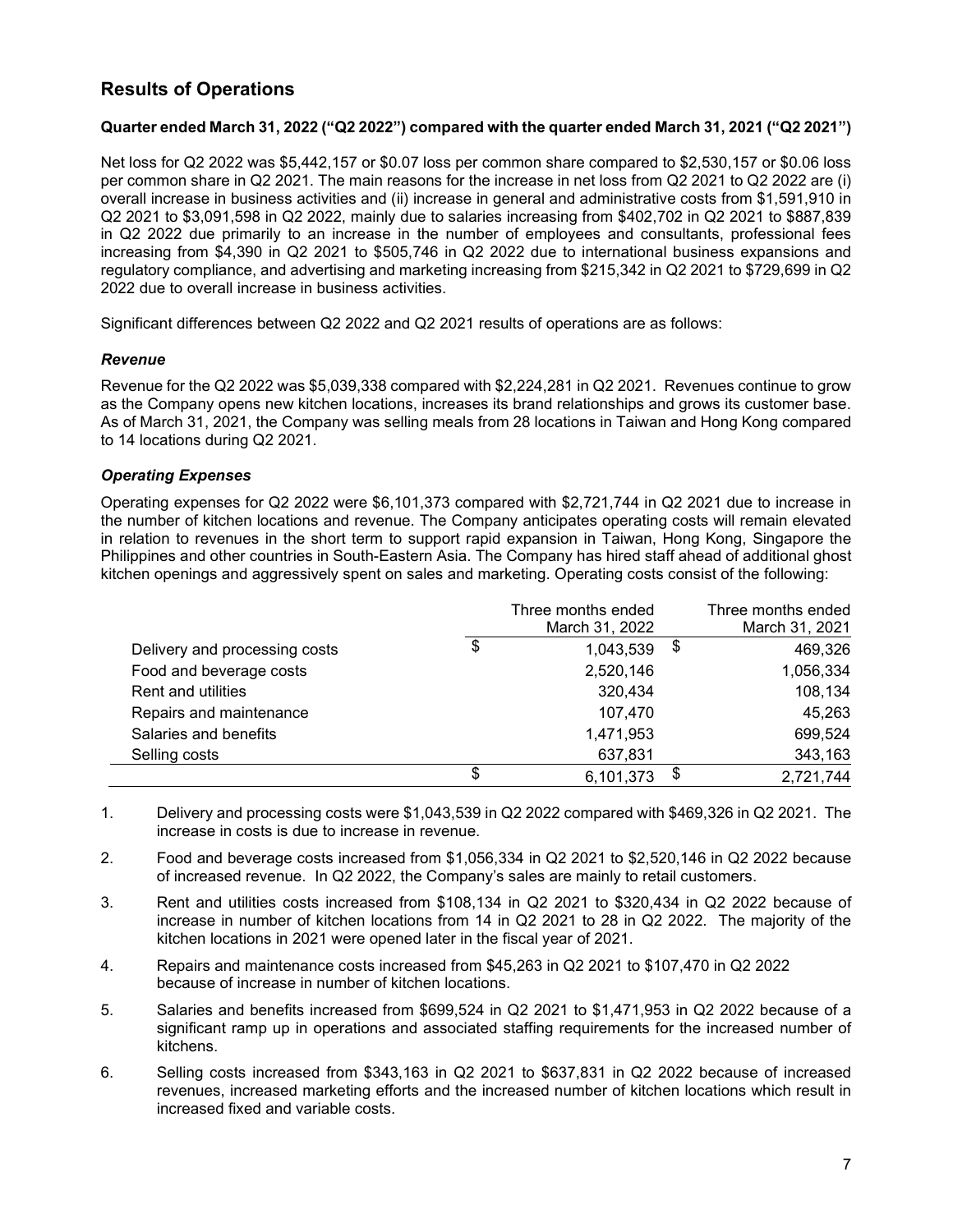#### *General and Administrative Expenses*

General and administrative expenses for Q2 2022 were \$3,091,598 (Q2 2021 - \$1,591,910) and consisted of the following costs:

|                           | Three months ended | Three months ended |
|---------------------------|--------------------|--------------------|
|                           | March 31, 2022     | March 31, 2021     |
| Advertising and marketing | \$<br>729.699      | \$<br>215,342      |
| Consulting                | 185,811            | 181,902            |
| Insurance                 | 17.875             |                    |
| Listing and filing        | 61,439             | 5,462              |
| Office and administration | 158,495            | 102,322            |
| Professional fees         | 505.746            | 4.390              |
| <b>Rent and utilities</b> | 41.225             | 20,444             |
| Repairs and maintenance   | 73,708             | 40,206             |
| Salaries and benefits     | 887.839            | 402,702            |
| Selling costs             | 96.589             | 77,420             |
| Stock-based compensation  | 333,172            | 533,166            |
| Travel                    |                    | 8,554              |
|                           | \$<br>3,091,598    | \$<br>1,591,910    |

- 1. Advertising and marketing increased from \$215,342 in Q2 2021 to \$729,699 in Q2 2022 because of increased efforts to promote a larger number of operating kitchens to a larger consumer base and an increase in overall business activities.
- 2. Consulting remained in line from \$181,902 in Q2 2021 to \$185,811 in Q2 2022.
- 3. Insurance increased from \$Nil in Q2 2021 to \$17,875 in Q2 2022, due to purchasing Directors and Officers insurance.
- 4. Listing and filing expenses increased from \$5,462 in Q2 2021 to \$61,439 in Q2 2022 due to annual stock exchange fees.
- 5. Office and administration increased from \$102,322 in Q2 2021 to \$158,495 in Q2 2022 due to an increase in overall business activities.
- 6. Professional fees increased from \$4,390 in Q2 2021 to \$505,746 in Q2 2022 because of increased audit and legal fees associated with international business expansions, regulatory compliance as well as the Company's due diligence related to a potential business acquisition.
- 7. Salaries and benefits increased from \$402,702 in Q2 2021 to \$887,839 in Q2 2022 because of an increase in overall business activities and associated staffing requirements.
- 8. Selling costs increased from \$77,420 in Q2 2021 to \$96,589 in Q2 2022 because of increased revenue.
- 9. Stock based compensation decreased from \$533,166 in Q2 2021 to \$333,172 in Q2 2022. Reduction in the stock based compensation is due to forfeiture of stock options, performance warrants and RSUs resulting in reversal of previously recorded stock based compensation on unvested stock options, performance warrants and RSUs. The stock-based compensation relates to fair value of performance warrants granted in May 2020 as well as stock options and restricted share units ("RSUs") granted during the three months ended March 31, 2022 and the year ended September 30, 2021.

### *Research & Development ("R&D") Expenses*

R&D expenses for Q2 2022 were \$118,074 (Q2 2021 - \$61,592) and consisted of the following costs:

|                           | Three months ended<br>March 31, 2022 |   | Three months ended<br>March 31, 2021 |
|---------------------------|--------------------------------------|---|--------------------------------------|
| Salaries and benefits     | \$<br>112.461                        | Φ | 40.812                               |
| Office and administration | 5.613                                |   | 20,780                               |
|                           | 118.074                              |   | 61.592                               |

R&D expenses relate to development of new menu items and consist of salaries and benefits, food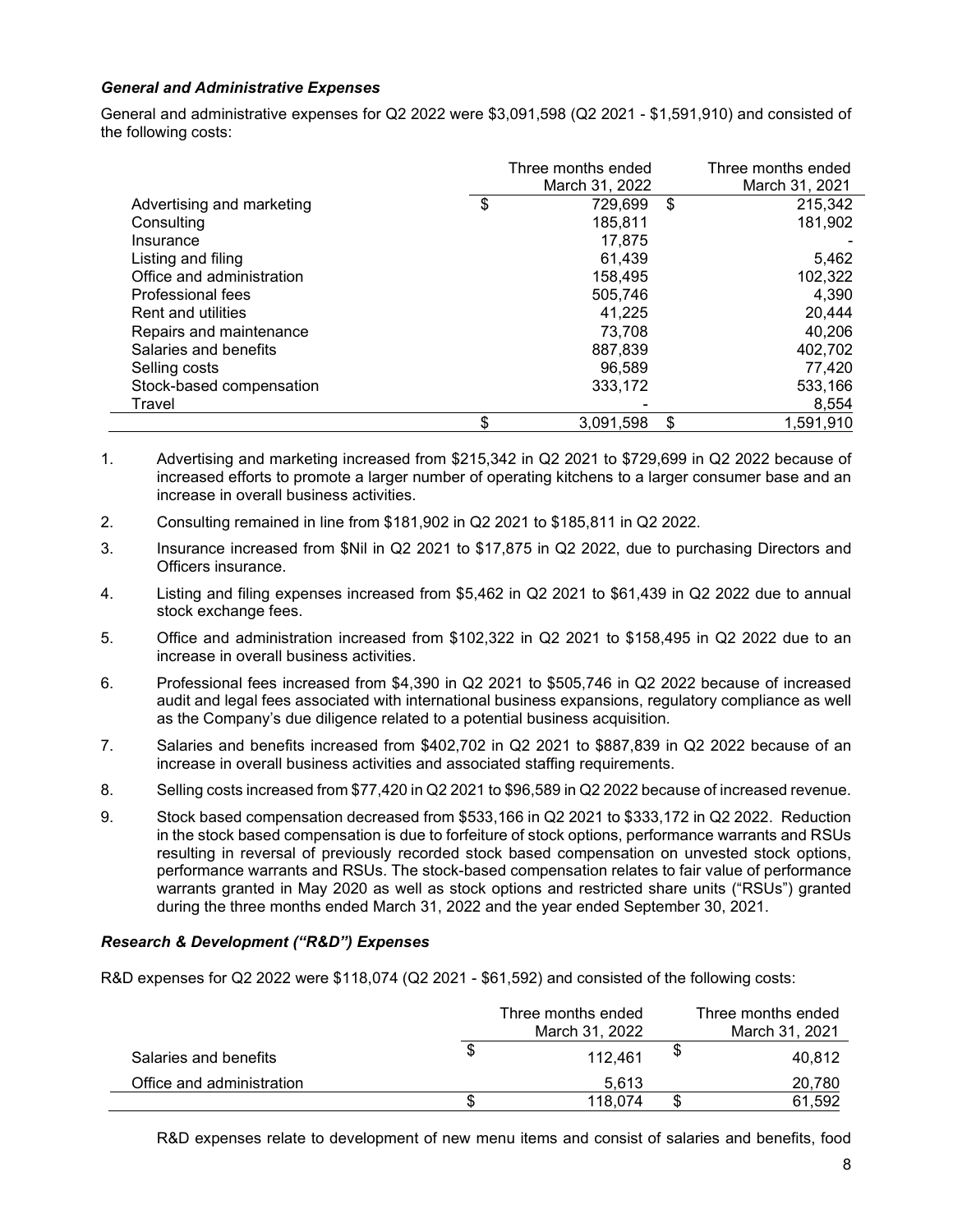costs, materials, supplies and office and administration. R&D expenses increased from \$61,592 in Q2 2021 to \$118,074 in Q2 2022, because of new full-time employees hired for development of JKOS and data analysis.

### *Depreciation and Amortization Expenses*

Depreciation expenses for Q2 2022 were \$474,544 (Q2 2021 - \$223,735) and consisted of the following costs:

|                                        | Three months ended<br>March 31, 2022 | Three months ended<br>March 31, 2021 |
|----------------------------------------|--------------------------------------|--------------------------------------|
| Depreciation of property and equipment | \$<br>166,968                        | \$<br>56.628                         |
| Amortization of intangible assets      | 19,932                               |                                      |
| Depreciation of right-of-use assets    | 287,644                              | 167,107                              |
|                                        | 474.544                              | 223,735                              |

- 1. Depreciation of property and equipment increased from \$56,628 in Q2 2021 to \$166,968 in Q2 2022, because of additional kitchen equipment purchased in Q2 2021 and Q2 2022.
- 2. Amortization of intangible assets increased from \$Nil in Q2 2021 to \$19,932 in Q2 2022 because of a software system purchase for the Company's online application.
- 3. Depreciation of right-of-use assets increased from \$167,107 in Q2 2021 to \$287,644 in Q2 2022, because of additional right-of-use kitchen leases.

#### *Other Income and Expenses*

Other income and expenses consisted of the following:

|                                                                           | Three months<br>ended March 31,<br>2022 | Three months<br>ended March 31,<br>2021 |
|---------------------------------------------------------------------------|-----------------------------------------|-----------------------------------------|
| Interest revenue                                                          | \$<br>22,662                            | \$<br>185                               |
| Interest expense                                                          | (30, 760)                               | (26, 581)                               |
| Foreign exchange gain (loss)<br>Share of loss of investment accounted for | (703, 613)                              | (129,061)                               |
| using equity method                                                       | (13, 793)                               |                                         |
| Other income                                                              | 29,598                                  |                                         |
| Net other income (expenses)                                               | (695,906)                               | (155,457)                               |

- 1. Interest revenue increased from \$185 in Q2 2021 to \$22,662 in Q2 2022 due to interest received from funds held in a high interest savings account.
- 2. Interest expense increased from \$26,581 in Q2 2021 to \$30,760 in Q2 2022 which consists of \$6,216 (Q2 2021 - \$7,453) of interest expense accrued on promissory notes payable and \$23,509 (Q2 2021 - \$19,125) of interest expense recorded on leases and \$1,035 in Q2 2022 (Q2 2021 - \$Nil) of other interest expense.
- 3. Foreign exchange loss increased from a \$129,061 in Q2 2021 to a \$703,613 in Q2 2022 due to increased transactions in foreign currencies.
- 4. Share of loss of investment accounted for using equity method increased from \$Nil in Q2 2021 to \$13,793 in Q2 2022 due to accounting for 51% of losses from JK TDG JV Co operations in the Philippines.
- 5. Other income increased form \$Nil in Q2 2021 to \$29,598 in Q2 2022 due to government subsidy in Hong Kong area because of Covid 19.

### **Six months ended March 31, 2022 ("2022") compared with March 31, 2021 ("2021")**

Net loss for 2022 was \$9,013,760 or \$0.12 loss per common share compared to \$4,959,959 or \$0.12 loss per common share in 2021. The main reasons for the increase in net loss from 2021 to 2022 are (i) overall increase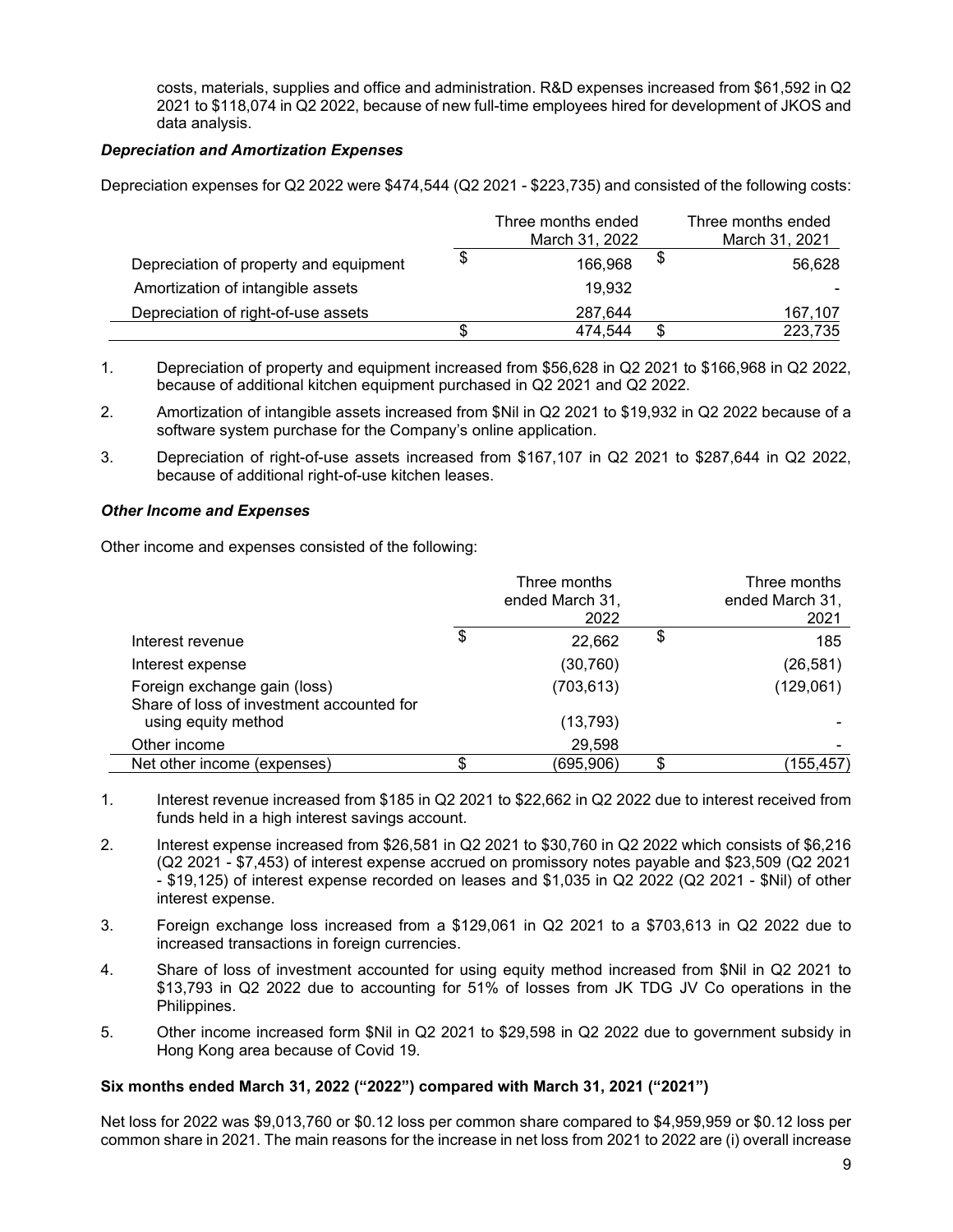in business activities and (ii) increase in general and administrative costs from \$3,460,778 in 2021 to \$5,519,242 in 2022, mainly due to salaries increasing from \$725,741 in 2021 to \$1,471,954 in 2022, professional fees increasing from \$201,219 in 2021 to \$729,389 in 2022 and advertising and marketing increasing from \$336,649 in 2021 to \$1,290,311 in 2022 due to overall increase in business activities.

Significant differences between 2022 and 2021 results of operations are as follows:

#### *Revenue*

Revenue for the 2022 was \$9,206,021 compared with \$4,135,451 in the same period in 2021. Revenues continue to grow as the Company opens new kitchen locations, increases its brand relationships and grows its customer base. As of March 31, 2022, the Company was selling meals from 28 locations in Taiwan and Hong Kong compared to 14 locations during the same period in 2021.

### *Operating Expenses*

Operating expenses for 2022 were \$11,025,143 compared with \$4,987,828 in 2021 due to increase in the number of kitchen locations and revenue. The Company anticipates operating costs will remain elevated in relation to revenues in the short term to support rapid expansion in Taiwan, Hong Kong, Singapore the Philippines, and other countries in S.E. Asia. The Company has hired staff ahead of additional ghost kitchen openings and aggressively spent on sales and marketing. Operating costs consist of the following:

|                               | Six months ended | Six months ended |
|-------------------------------|------------------|------------------|
|                               | March 31, 2022   | March 31, 2021   |
| Delivery and processing costs | \$<br>1,895,939  | \$<br>890,746    |
| Food and beverage costs       | 4,410,752        | 1,997,799        |
| <b>Rent and utilities</b>     | 584,071          | 170,964          |
| Repairs and maintenance       | 179,079          | 124,639          |
| Salaries and benefits         | 2,553,325        | 1,186,171        |
| Selling costs                 | 1,401,977        | 617,509          |
|                               | \$<br>11,025,143 | \$<br>4,987,828  |

- 1. Delivery and processing costs were \$1,895,939 in 2022 compared with \$890,746 in 2021. The increase in costs is due to increase in revenue.
- 2. Food and beverage costs increased from \$1,997,799 in 2021 to \$4,410,752 in 2022 because of increased revenue. In 2022, the Company's sales are mainly to retail customers.
- 3. Rent and utilities costs increased from \$170,964 in 2021 to \$584,071 in 2022 because of increase in number of kitchen locations from 14 in 2021 to 28 in 2022. The majority of the kitchen locations in 2021 were opened later in the fiscal year of 2021.
- 4. Repairs and maintenance costs increased from \$124,639 in 2021 to \$179,079 in 2022 because of increase in number of kitchen locations.
- 5. Salaries and benefits increased from \$1,186,171 in 2021 to \$2,553,325 in 2022 because of a significant ramp up in operations and associated staffing requirements for the increased number of kitchens.
- 6. Selling costs increased from \$617,509 in 2021 to \$1,401,977 in 2022 because of increased revenues, increased marketing efforts and the increased number of kitchen locations which result in increased fixed and variable costs.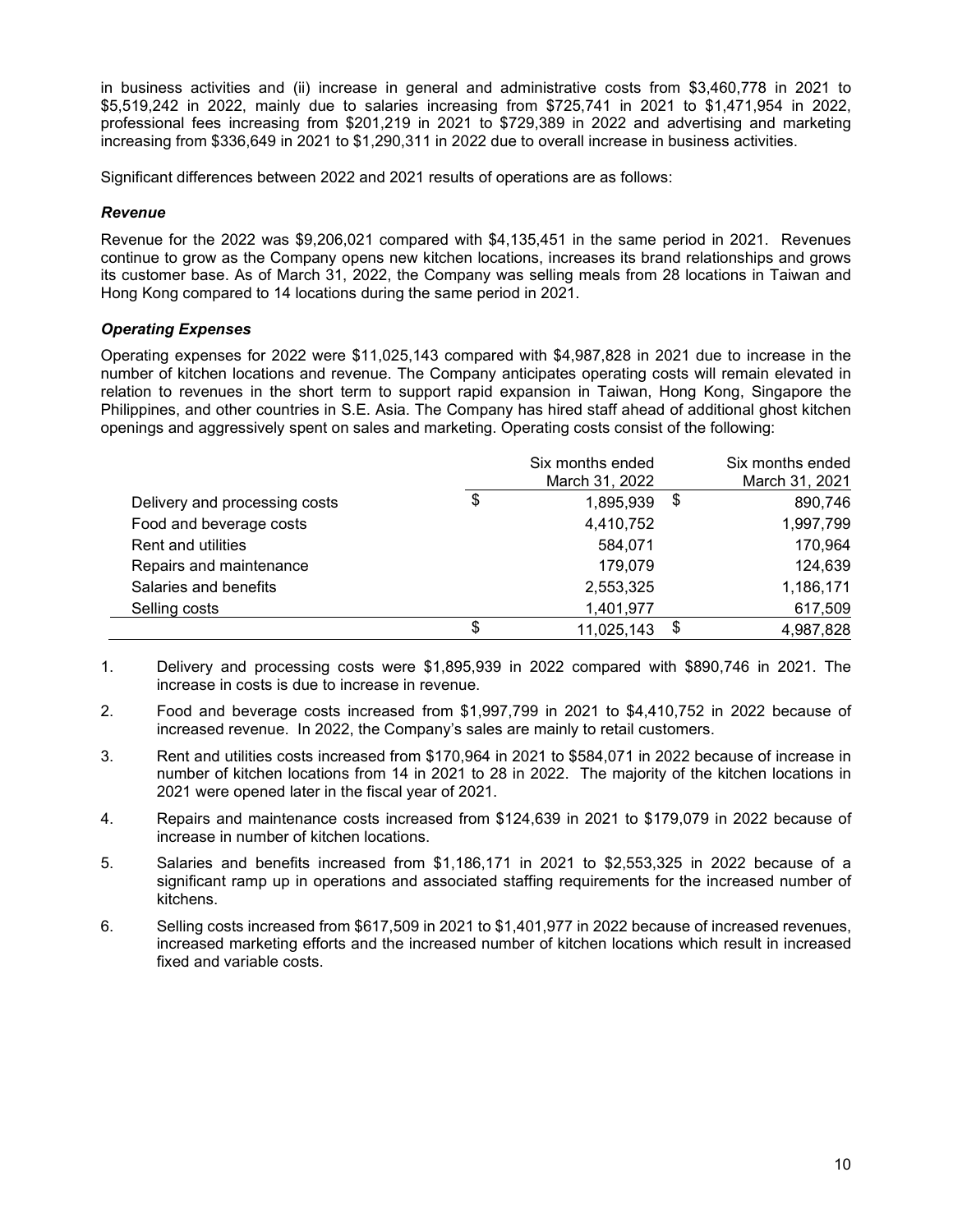#### *General and Administrative Expenses*

 $\overline{\phantom{0}}$ 

General and administrative expenses for 2022 were \$5,519,242 (2021 - \$3,460,778) and consisted of the following costs:

|                           | Six months ended | Six months ended |
|---------------------------|------------------|------------------|
|                           | March 31, 2022   | March 31, 2021   |
| Advertising and marketing | \$<br>1,290,311  | \$<br>336.649    |
| Consulting                | 329,722          | 345,801          |
| Insurance                 | 35,750           |                  |
| Listing and filing        | 84,288           | 29,877           |
| Office and administration | 275,969          | 169.523          |
| Professional fees         | 729.389          | 201,219          |
| <b>Rent and utilities</b> | 73.081           | 34,371           |
| Repairs and maintenance   | 125,114          | 55,912           |
| Salaries and benefits     | 1,471,954        | 725,741          |
| Selling costs             | 203,857          | 156,094          |
| Stock-based compensation  | 899,807          | 1,394,862        |
| Travel                    |                  | 10,729           |
|                           | \$<br>5,519,242  | \$<br>3,460,778  |

- 1. Advertising and marketing increased from \$336,649 in 2021 to \$1,290,311 in 2022 because of increased efforts to promote a larger number of operating kitchens to a larger consumer base and an increase in overall business activities.
- 2. Consulting remained in line at \$345,801 in 2021 to \$329,722 in 2022.
- 3. Insurance increased from \$Nil in 2021 to \$35,750 in 2022, due to purchasing Directors and Officers insurance.
- 4. Listing and filing expenses increased from \$29,877 in 2021 to \$84,288 in 2022 due to annual stock exchange fees.
- 5. Office and administration increased from \$169,523 in 2021 to \$275,969 in 2022 due to an increase in overall business activities.
- 6. Professional fees increased from \$201,219 in 2021 to \$729,389 in 2022 because of increased audit and legal fees associated with international business expansions, regulatory compliance as well as the Company's due diligence related to a potential business acquisition.
- 7. Salaries and benefits increased from \$725,741 in 2021 to \$1,471,954 in 2022 because of an increase in overall business activities.
- 8. Selling costs increased from \$156,094 in 2021 to \$203,857 in 2022 because of increased revenue.
- 9. Stock based compensation decreased from \$1,394,862 in 2021 to \$899,807 in 2022. Reduction in the stock based compensation is due to forfeiture of stock options, performance warrants and RSUs resulting in reversal of previously recorded stock based compensation on unvested stock options, performance warrants and RSUs. The stock-based compensation relates to fair value of performance warrants granted in May 2020 as well as stock options and restricted share units ("RSUs") granted during the three months ended March 31, 2022, and the year ended September 30, 2021.

### *Research & Development ("R&D") Expenses*

R&D expenses for 2022 were \$202,612 (2021 - \$61,592) and consisted of the following costs:

|                           | Six months ended<br>March 31, 2022 | Six months ended<br>March 31, 2021 |
|---------------------------|------------------------------------|------------------------------------|
| Salaries and benefits     | \$<br>161.181                      | 40.812                             |
| Office and administration | 41.431                             | 20,780                             |
|                           | 202.612                            | 61.592                             |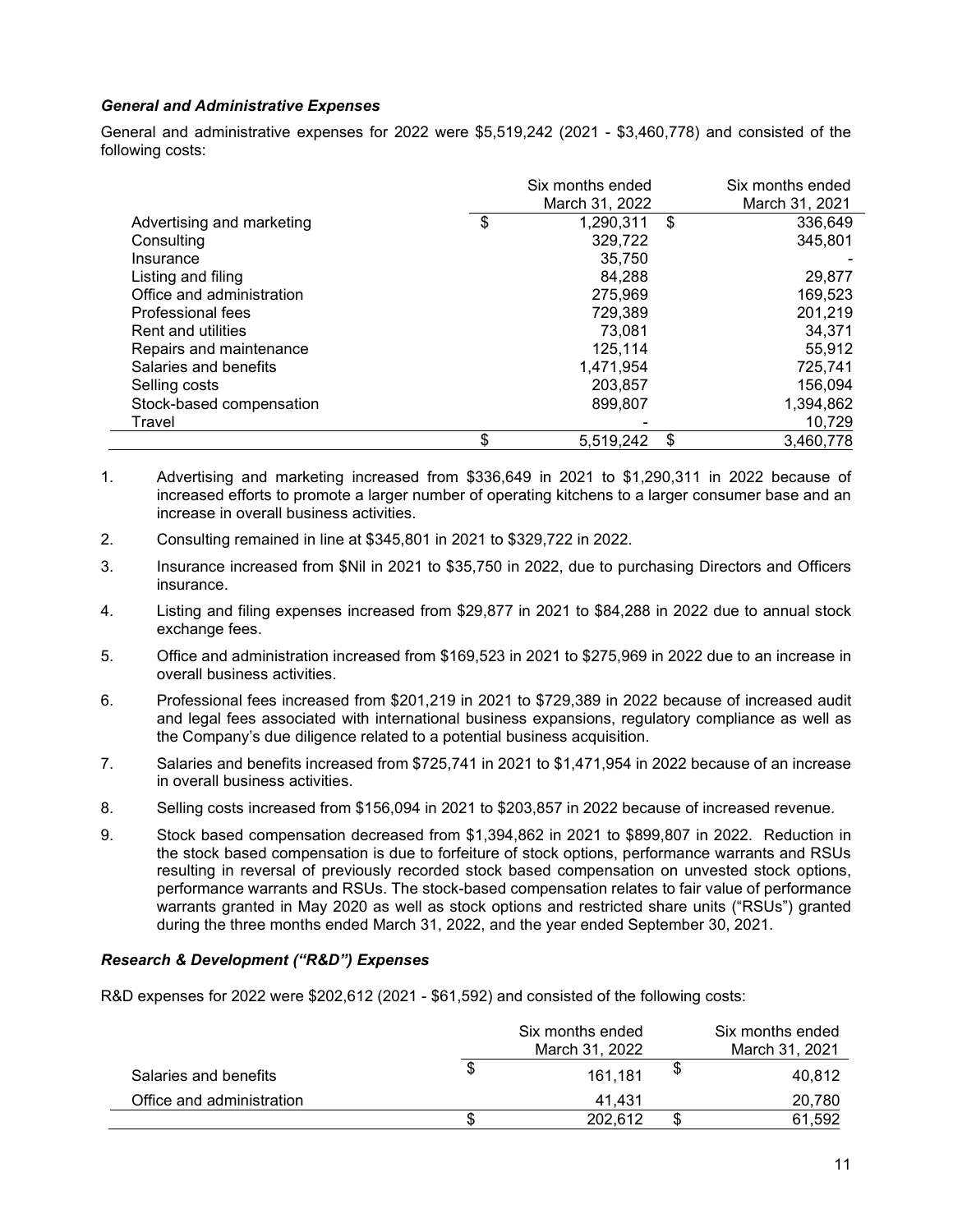R&D expenses relate to development of new menu items and consist of salaries and benefits, food costs, materials, supplies and office and administration. There were no R&D costs incurred in the comparative period.

### *Depreciation and Amortization Expenses*

Depreciation and amortization expenses for 2022 were \$860,999 (2021 - \$392,913) and consisted of the following costs:

|                                        |   | Six months ended<br>March 31, 2022 |    | Six months ended<br>March 31, 2021 |
|----------------------------------------|---|------------------------------------|----|------------------------------------|
| Depreciation of property and equipment | S | 289,851                            | P. | 92.457                             |
| Amortization of intangible assets      |   | 39,878                             |    |                                    |
| Depreciation of right-of-use assets    |   | 531,270                            |    | 300,456                            |
|                                        |   | 860,999                            | S  | 392,913                            |

1. Depreciation of property and equipment increased from \$92,457 in 2021 to \$289,851 in 2022, because of additional kitchen equipment purchased in 2021 and 2022.

2. Amortization of intangible assets increased from \$Nil in 2021 to \$39,878 in 2022 because of a software system purchase for the Company's online application.

3. Depreciation of right-of-use assets increased from \$300,456 in 2021 to \$531,270 in 2022, because of additional right-of-use kitchen leases.

### *Other Income and Expenses*

Other income and expenses consisted of the following:

|                                                                           | Six months ended<br>March 31, 2022 | Six months ended<br>March 31, 2021 |
|---------------------------------------------------------------------------|------------------------------------|------------------------------------|
| Interest revenue                                                          | \$<br>50,599                       | \$<br>272                          |
| Interest expense                                                          | (63, 862)                          | (50, 254)                          |
| Foreign exchange gain (loss)<br>Share of loss of investment accounted for | (616, 958)                         | (142, 317)                         |
| using equity method                                                       | (13, 793)                          |                                    |
| Other income                                                              | 32,229                             |                                    |
| Net other income (expenses)                                               | (611,785)                          | (192,299)                          |

- 1. Interest revenue increased from \$272 in 2021 to \$50,599 in 2022 due to interest received from funds held in a high interest savings account.
- 2. Interest expense increased from \$50,254 in 2021 to \$63,862 in 2022 which consists of \$6,216 (2021 - \$15,073) of interest expense accrued on promissory notes payable and \$56,785 (2021 - \$35,181) of interest expense recorded on leases and \$861 in 2022 (2021 - \$Nil) of other interest expense.
- 3. Foreign exchange loss increased from a \$142,317 in 2021 to a \$616,958 in 2022 due to increased transactions in foreign currencies.
- 4. Share of loss of investment accounted for using equity method increased from \$Nil in 2021 to \$13,793 in 2022 due to accounting for 51% of losses from JK TDG JV Co operations in the Philippines.
- **5.** Other income increased from \$Nil in 2021 to \$32,229 in 2022 due to government subsidy in Hong Kong area because of Covid 19.

# **Liquidity and Capital Resources**

To date, the Company has financed its operations through private placements and internally generated cash flows from revenue.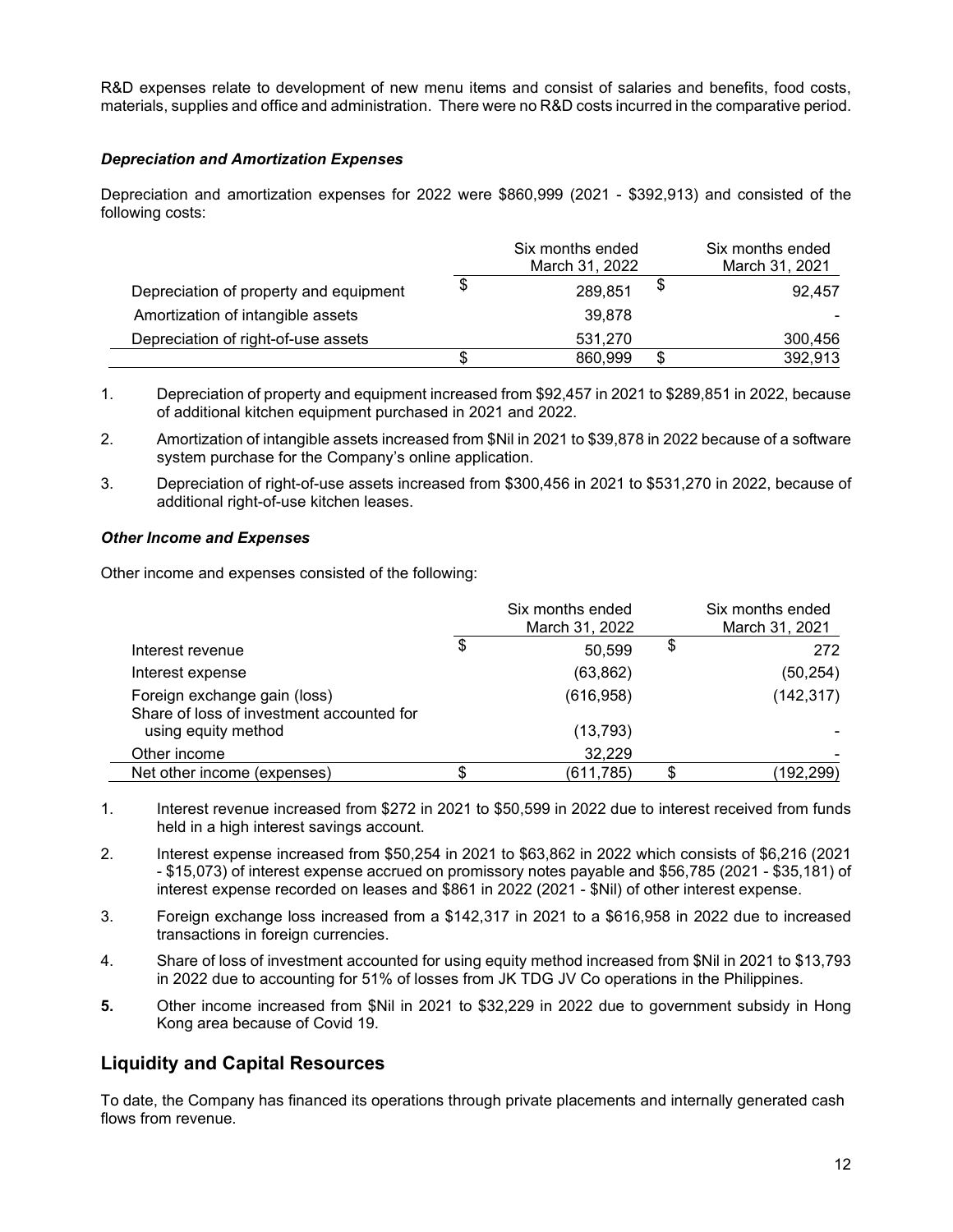#### **Recent Financings**

- 1. On April 7, 2021, upon the Company receiving final receipt from the British Columbia Securities Commission for its long-form non-offering prospectus and TSX-V approval for the listing of its common shares, 15,798,795 subscription receipts raised on December 10, 2020, December 21, 2020 and March 16, 2021 at \$0.50 per subscription receipt for aggregate gross proceeds of \$7,899,397 were converted into common shares of the Company without payment of any further consideration
- 2. On June 15, 2021, the Company closed its supplemental prospectus offering of 12,963,000 shares at \$1.35 per share for gross proceeds of \$17,500,050. The Company issued 777,780 finder's warrants and paid \$1,050,003 in commissions. In addition, legal, regulatory and other cash costs associated with the supplemental prospectus offering totaled \$105,633.
- 3. On June 30, 2021, the Company closed a private placement of 2,906,765 shares at \$1.35 per share for gross proceeds of \$3,924,133 The Company issued 53,334 finder's shares and paid \$153,725 in commissions. In addition, legal, regulatory and other cash costs associated with the private placement totaled \$108,173.

### *Use of Proceeds*

On April 7, 2021, the Company closed the prospectus financing for gross proceeds of \$7,899,397. As of December 31, 2021, the Company utilized all funds raised from this financing as intended.

As of March 31, 2022, the following is a reconciliation of intended use of proceeds and actual cash expenditures related to June 15, 2021 prospectus financing for gross proceeds of \$17,500,050.

| June 15, 2021 prospectus financing for gross proceeds of \$17,500,050 |                                          |                                         |                   |                                                 |  |
|-----------------------------------------------------------------------|------------------------------------------|-----------------------------------------|-------------------|-------------------------------------------------|--|
| Use of Funds                                                          | <b>Amount</b><br>Intended to<br>be Spent | <b>Actual</b><br>Amount<br><b>Spent</b> | <b>Difference</b> | <b>Explanation</b>                              |  |
| Build out of additional spoke<br>kitchens in Taiwan                   | 3,000,000                                | 1,466,244                               | 1,533,756         | Not all funds were spent<br>vet                 |  |
| Build out of additional virtual<br>kitchens in Hong Kong              | 1,700,000                                | 1,415,087                               | 284,913           | Not all funds were spent<br>vet                 |  |
| International expansion                                               | 4,900,000                                | 677,741                                 | 4,222,259         | Not all funds were spent<br>vet                 |  |
| Software development                                                  | 2,000,000                                |                                         | 2,000,000         | Not all funds were spent<br>vet                 |  |
| Brand acquisition and<br>development                                  | 2,000,000                                | 163,072                                 | 1,836,928         | Not all funds were spent<br>vet                 |  |
| Financing costs                                                       |                                          | 1,284,827                               | (1, 284, 827)     | These costs were not<br>budgeted for previously |  |
| Repayment of notes payable                                            |                                          | 139,773                                 | (139, 773)        | These costs were not<br>budgeted for previously |  |
| Sales and marketing                                                   |                                          | 1,052,976                               | (1,052,976)       | These costs were not<br>budgeted for previously |  |
| General corporate purposes                                            | 3,900,050                                | 3,378,575                               | 521,475           | Not all funds were spent<br>vet                 |  |
| <b>TOTAL</b>                                                          | 17,500,050                               | 9,578,295                               | 7,921,755         | Not all funds were spent<br>from this financing |  |

As of March 31, 2022, other than financing costs, the Company didn't spend any proceeds from the June 30, 2021 private placement for gross proceeds of \$3,924,133.

#### *Cash*

As of March 31, 2022, the Company had cash of \$12,094,392 compared with \$20,796,767 of cash as of September 30, 2021.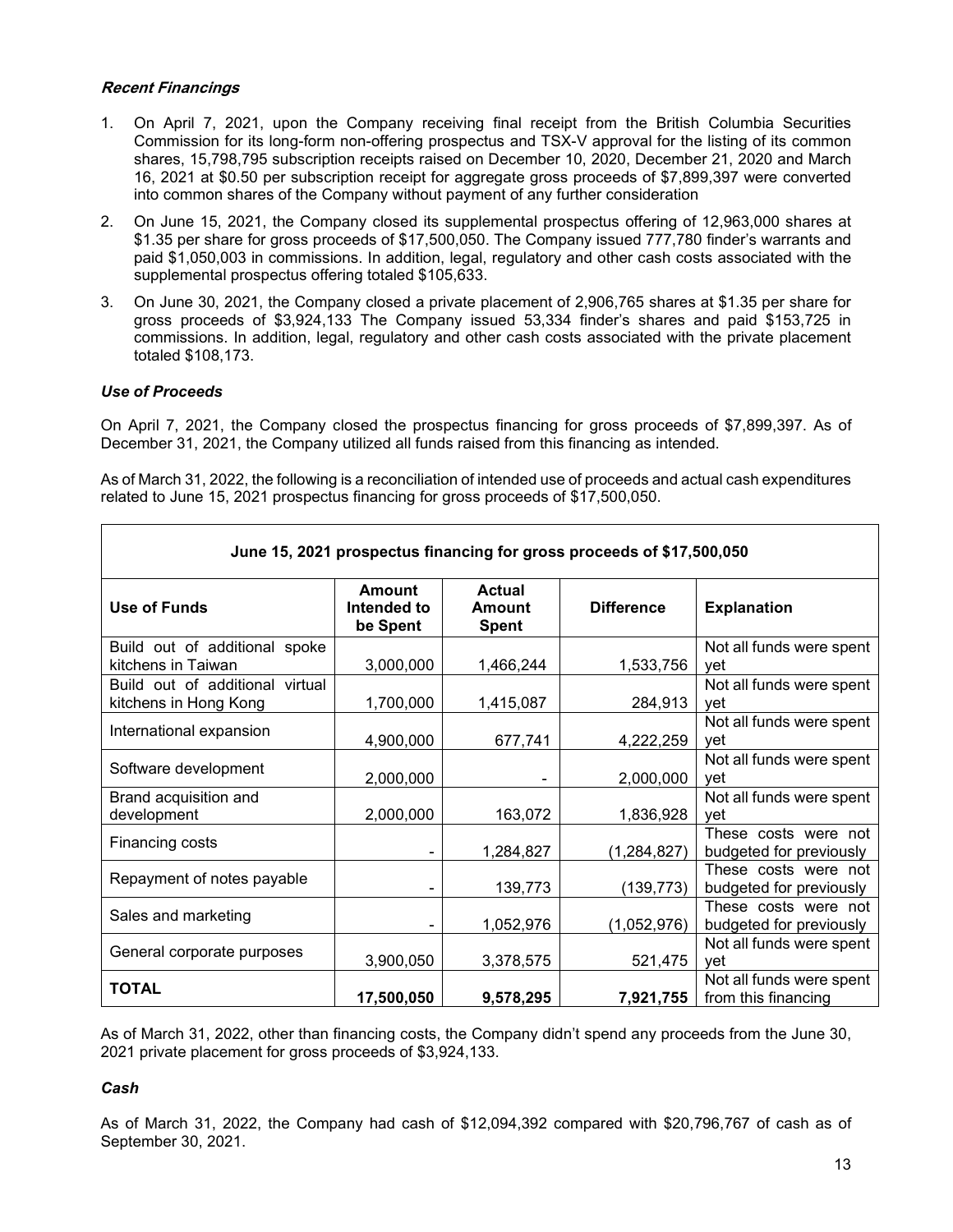### *Cash Used in Operating Activities*

Cash used in operating activities during the six months ended March 31, 2022 was \$7,335,034 compared with \$2,996,422 of cash used in operating activities during the six months ended March 31, 2021 ("Q2 2021"), which consisted of (i) \$7,180,767 (Q2 2021- \$3,121,933) of decrease in cash operating expenses net of revenue, (ii) \$56,785 (Q2 2021- \$35,181) of interest expense paid on leases, \$21,314 (2021 - \$Nil) of interest expense paid on promissory note payable and (iii) \$76,168 (Q2 2021- \$160,692) of changes in non-cash working capital.

#### *Cash Used in Investing Activities*

Cash used in investing activities during the six months ended March 31, 2022 was \$1,409,754 (Q2 2021- \$878,119), and consisted of: \$1,284,326 (Q2 2021- \$878,119) related to the kitchen equipment purchased for new spoke kitchens and \$125,428 (Q2 2021- \$Nil) cash investment under equity method.

#### *Cash Used / Generated from Financing Activities*

Cash used from financing activities during the six months ended March 31, 2022 was \$586,959 compared with \$10,553,073 of cash generated during the six months ended March 31, 2021 ("Q2 2021"), and consisted of: (i) payment of lease liabilities of \$487,250 (Q2 2021- \$262,564), (ii) \$118,459 repayment of promissory notes payable (Q2 2021: \$Nil)), (iii) \$Nil (Q2 2021- \$7,899,397) cash received for subscription receipts,(iv) \$18,750 (Q2 2021- \$2,916,240) of cash raised from issuance of common shares.

#### *Working Capital*

As at March 31, 2022, the Company had working capital of \$9,249,868 compared with a working capital of \$18,261,238 as of September 30, 2021. Decrease in working capital is due to increase in overall business activities.

# **Liquidity Outlook**

The Company's cash position varies based on the amount of capital raised via private placements, the amount of capital invested and reinvested into the growth of the business by financing kitchen leasehold improvements and kitchen equipment for new service kitchen locations. The Company continues to open new kitchen locations in Taiwan, Hong Kong, Singapore and Philippines, and it is also planning expanding operations into other countries. These new capital investments are expected to positively impact the Company's revenue and operating cash flow in future periods.

The Company's objective when managing capital is to maximize returns for shareholders and to maintain an optimal capital structure to reduce the cost of capital. The Company is not subject to externally imposed capital requirements. In managing the Company's capital structure, the Company's management reviews monthly and quarterly financial information and provides regular reports to the board of directors.

# **Going Concern**

These condensed consolidated interim financial statements have been prepared on a going concern basis, which assumes that the Company will be able to meet its commitments, realize its assets and discharge its liabilities in the normal course of business. As at March 31, 2022, the Company is still in the process of building its business, opening new virtual kitchens, and building its brand and customer base. The Company's continuation as a going concern is dependent upon its ability to achieve profitable operations and raise additional financing through issuing equity or debt to meet current and future obligations. In assessing whether the going concern assumption is appropriate and whether there are material uncertainties that may cast significant doubt about the Company's ability to continue as a going concern, management considers all available information about the future which is at least, but not limited to, twelve months from the end of the reporting period.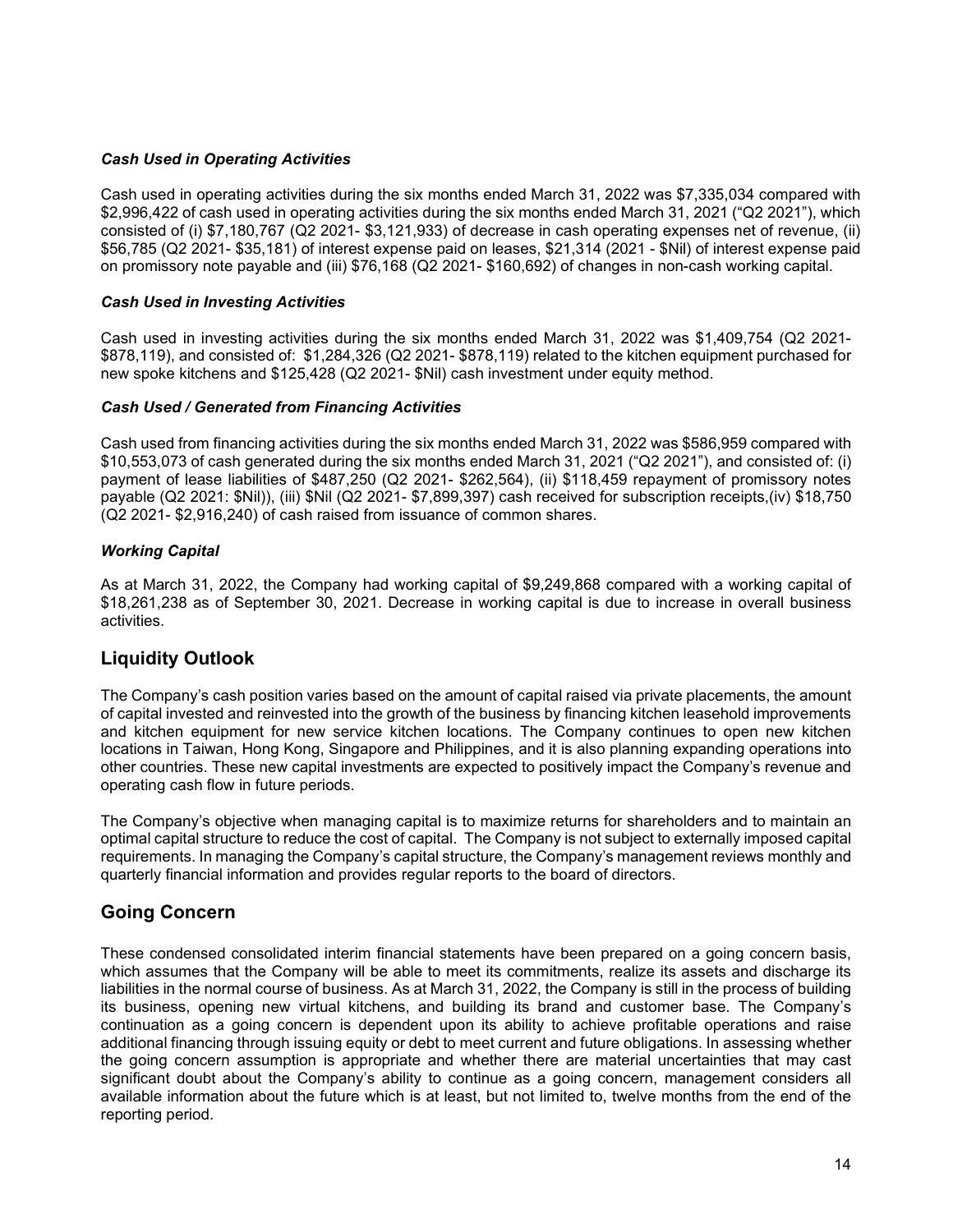As at March 31, 2022, the Company had a working capital of \$9,249,868, an accumulated deficit of \$22,772,021 and for the six months ended March 31, 2022, the Company incurred a net loss of \$9,013,760, and net cash outflows from operations of \$7,335,034. Although the Company has previously been successful in obtaining financing in the past, there is no assurance that it will be able to obtain adequate financing in the future or that such financing will be on terms acceptable to the Company. These conditions indicate a material uncertainty that may cast significant doubt on the Company's ability to continue as a going concern.

Should the Company be unable to continue as a going concern, the net realizable value of its assets may be materially less than the amounts on its condensed consolidated interim statement of financial position.

# **Off-Balance Sheet Arrangements**

The Company does not have any off-balance sheet arrangements.

# **Related Party Transactions**

As of March 31, 2022, the Company's related parties and key management personnel consists of the Company's directors and executive officers.

| <b>Name/Personal Corporation</b>                  | Relationship                                                 | <b>Nature of Transaction</b>                              |  |  |
|---------------------------------------------------|--------------------------------------------------------------|-----------------------------------------------------------|--|--|
| Jason Chen                                        | <b>CEO/Director</b>                                          | Management salaries, RSUs, Stock based<br>compensation.   |  |  |
| ArkOrion Enterprises Inc. (Adam<br>Kniec)         | CFO and Corporate<br>Secretary since<br>November 25, 2020    | Consulting fees, RSUs and stock-based<br>compensation     |  |  |
| The Wuster Inc. (Kent Wu)                         | Director. Former<br>COO (ceased<br>January 22, 2022)         | Consulting fees, RSUs and stock-based<br>compensation     |  |  |
| Yang Liu                                          | <b>Chief Strategy</b><br>Officer since<br>November 24, 2020  | Management salaries, RSUs and stock-based<br>compensation |  |  |
| Mark Lin                                          | Chief Technology<br>Officer since<br>November 15, 2021       | Management salaries, RSUs and stock-based<br>compensation |  |  |
| Ken Chang                                         | Chief Technology<br>Officer since<br>November 15, 2021       | Management salaries and stock-based<br>compensation       |  |  |
| John Yu                                           | <b>Chief Marketing</b><br>Officer since<br>November 24, 2020 | RSUs and stock-based compensation                         |  |  |
| <b>Chelmer Consulting Corp (Darren</b><br>Devine) | Director since<br>November 24, 2020                          | Consulting fees and stock-based<br>compensation           |  |  |
| JR Management Corp. (Darryl<br>Cardey)            | Director since<br>November 24, 2020                          | Consulting fees and stock-based<br>compensation           |  |  |
| Kai Huang                                         | Director since<br>November 24, 2020                          | RSUs and stock-based compensation                         |  |  |
| Freddie Liu                                       | Director since<br>November 24, 2020                          | RSUs and stock-based compensation                         |  |  |
| <b>Edward Wright</b>                              | Director since<br>November 8, 2021                           | Director's fees and stock-based<br>compensation           |  |  |

As of March 31, 2022, the Company's related parties and key management personnel consists of the Company's director, executive officers and companies with which they are involved as directors and officers. Key management personnel are those persons that have authority and responsibility for planning, directing and controlling the activities of the Company, directly and indirectly. As of March 31, 2022, the Company's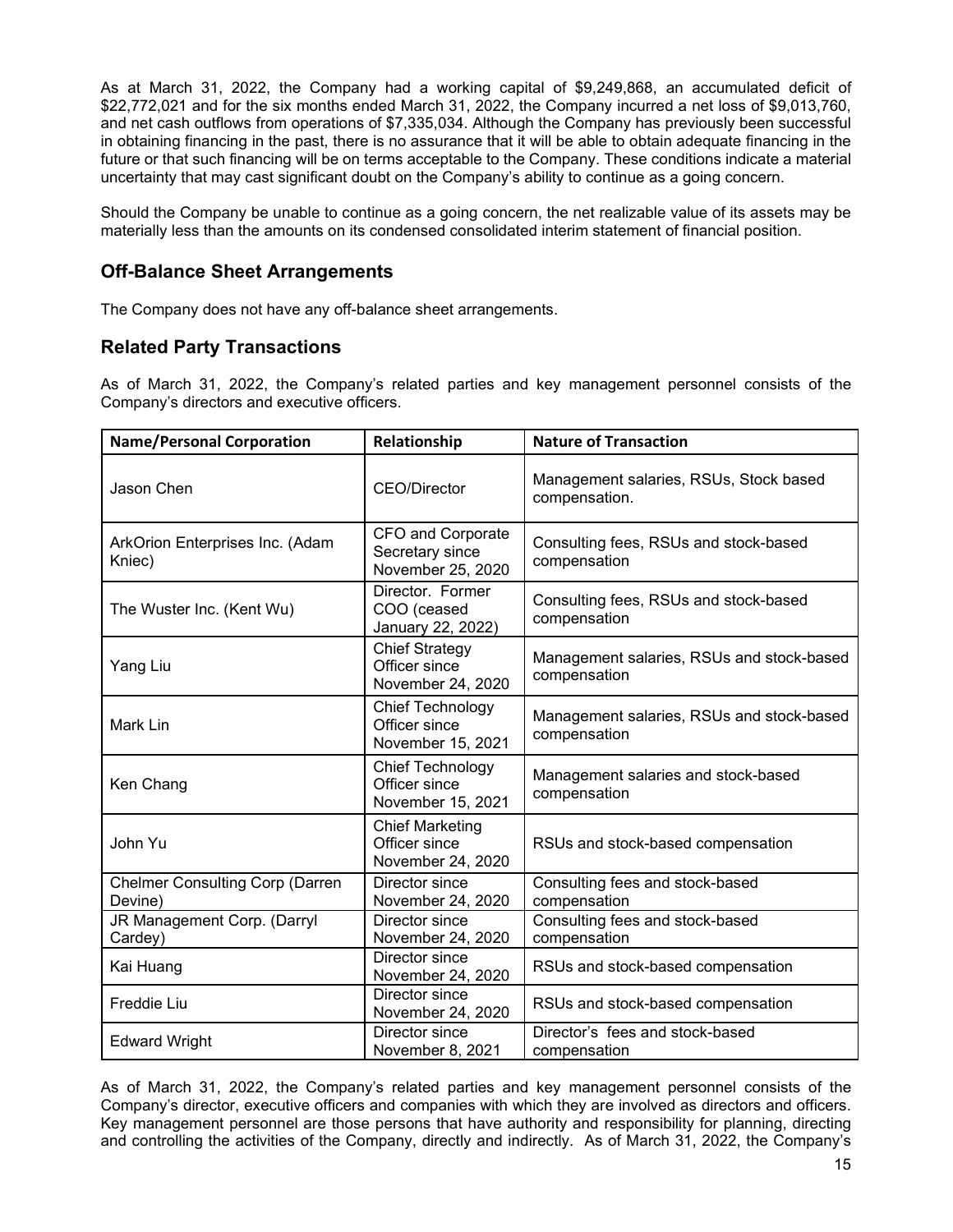key management personnel consisted of the Company's directors and senior management (Chief Executive Officer, Chief Financial Officer, Chief Strategy Officer, Chief Technology officer, Chief Marketing Officer and Corporate Secretary). The Company incurred fees and expenses in the normal course of operations in connection with the key management and directors.

Details are as follows:

| Nature of Transactions                          | March 31,<br>2022 | March 31,<br>2021 |
|-------------------------------------------------|-------------------|-------------------|
| Consulting fees                                 | 290,000           | 234,427           |
| Salaries and benefits                           | 230,532           | 161,561           |
| Stock based compensation - performance warrants | 281,518           | 811,298           |
| Stock based compensation - stock options        | 28,991            | 233,919           |
| Stock based compensation - RSUs                 | 305,027           | 237,076           |
|                                                 | \$<br>1,136,068   | \$<br>1,678,281   |

- (a) During the six months ended March 31, 2022, the Company recorded \$290,000 (March 31, 2021 \$234,427) of consulting fees to the Company's Directors, CFO, COO, and Corporate Secretary.
- (b) During the six months ended March 31, 2022, the Company recorded \$230,532 (March 31, 2021 \$161,561) of salaries to the Company's Director and CEO, CSO, CIO and CTO.
- (c) During the six months ended March 31, 2022, the Company recorded \$Nil (March 31, 2021 \$2,158) of revenue from companies with a Director in common, being the Company's CEO.
- (d) During the six months ended March 31, 2022, the Company recorded \$9,963 (March 31, 2021 \$781) of royalty expense on certain brand foods to a company with a Director in common, being the Company's CEO.
- (e) During the six months ended March 31, 2022, the Company purchased \$Nil (March 31, 2021 \$2,158) of food products from a company with a Director in common, being the Company's CEO. As at March 31, 2022, balance of \$38,960 is included in accounts payable and accrued liabilities.
- (f) Commitments
	- (*i*) As of March 31 2022, the Company has an employment agreement with the Company's CEO for an indefinite term with basic annual compensation of \$216,000. As part of the compensation, the Company also granted to the employee 7,100,000 Performance Warrants *(note 10(c)).* In case of termination of the employment agreement by the Company without cause, or by the employee for cause, the employee is entitled to receive a severance payment equal to twelve (12) months of basic salaries and immediate vesting of Performance Warrants. In case of change of control, the employee is entitled to receive a severance payment equal to twenty-four (24) months of basic salaries and immediate vesting of Performance Warrants.
	- (ii) As of March 31, 2022, the Company has a consulting agreement with a company controlled by the Company's former COO. The contract calls for monthly fees of \$18,000 and expires on July 28, 2022. In case of termination of the consulting agreement by the Company for reasons other than for an event of default, the consultant is entitled to receive early termination fees equal to six (6) months of fees. In case of change of control, a compensation equal to twelve (12) months of fees is payable upon termination.
	- *(iii)* As of March 31, 2022, the Company has a consulting agreement with a company controlled by the Company's CFO. The contract calls for monthly fees of \$10,000 until January 2022 and \$13,500 thereafter and expires on April 30, 2023. In case of termination of the consulting agreement by the Company for reasons other than for an event of default, the consultant is entitled to receive early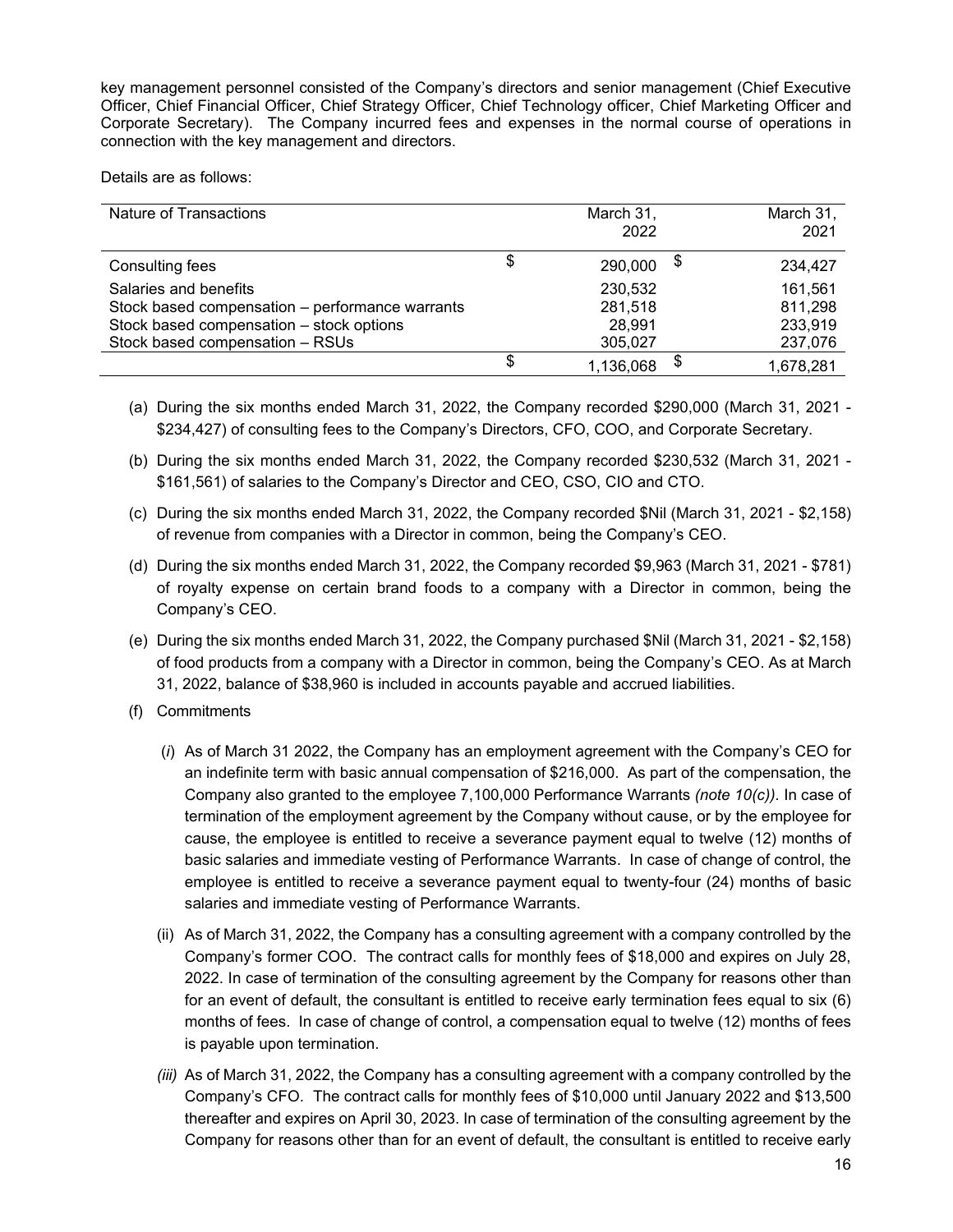termination fees equal to six (6) months of fees. In case of change of control, a compensation equal to twelve (12) months of fees is payable upon termination.

*(iv)* As of March 31, 2022, the Company has 2 consulting agreements with 2 companies controlled by the Company's 2 directors. Each contract calls for monthly fees of \$5,000 and expires on May 1, 2022. Unless terminated in writing, these contracts automatically renew for additional 12-month periods. In case of termination of the consulting agreement by the Company for reasons other than for an event of default, the consultant is entitled to receive early termination fees equal to six (6) months of fees. In case of change of control, a compensation equal to twelve (12) months of fees is payable upon termination.

The above transactions occurred in the normal course of operations and are measured at the amount of consideration established and agreed to by the related parties.

### **Critical Accounting Estimates and Use of Judgment**

The preparation of financial statements requires management to make estimates, assumptions and judgments that affect the application of accounting policies and the reported amounts of assets, liabilities, revenues, and expenses. These estimates and associated assumptions are based on historical experience and various other factors that are believed to be reasonable under the circumstances, the results of which form the basis of making the judgments about carrying values of assets and liabilities that are not readily apparent from other sources. Actual results could differ from those estimates.

The estimates and underlying assumptions are reviewed on an ongoing basis. Revisions to accounting estimates are recognized in the period in which the estimate is revised if the revision affects only that period or in the period of the revision and future periods if the review affects both current and future periods.

Significant estimates and judgments made by management that have a significant effect on the amounts recognized in these consolidated financial statements are as follows:

#### *Impairment of non-financial assets*

Management is required to used judgment in determining the grouping of assets to identify their cash generating units ("**CGUs**") for the purposes of testing fixed assets for impairment. In addition, judgment is used to determine whether a triggering event has occurred requiring an impairment test to be completed for fixed asset and definite life intangible assets.

The recoverable amounts of CGUs and individual assets is required to be determined based on the higher of fair value less costs to sell or value-in-use calculations. The key assumptions the Company uses in estimating future cash flows for recoverable amounts are anticipated residual value of equipment, expected financing revenue from leasing of the equipment and future operating and financing costs. Changes to these assumptions will affect the recoverable amounts of CGUs and individual assets and may then require a material adjustment to their related carrying value.

#### *Leases*

The Company has to make certain assumptions in estimating the present value of future lease payments and the estimated useful lives of the related assets. Key assumption includes the determination of discount rates.

In determining the carrying amount of the right-of-use asset and corresponding lease liabilities, the Company is required to estimate the incremental borrowing rate specific to each portfolio of leased assets with similar characteristics if the interest rate in the lease is not readily determined. Management determines the incremental borrowing rate using comparable interest rates that would be obtained if a financing was obtained from an independent financial institution to finance acquisition of a similar type of assets.

#### *Stock-based compensation*

The accounting for stock-based compensation requires management to make an estimate of the fair value of the stock-based compensation when granted based on the share price of the Company at the time of the grant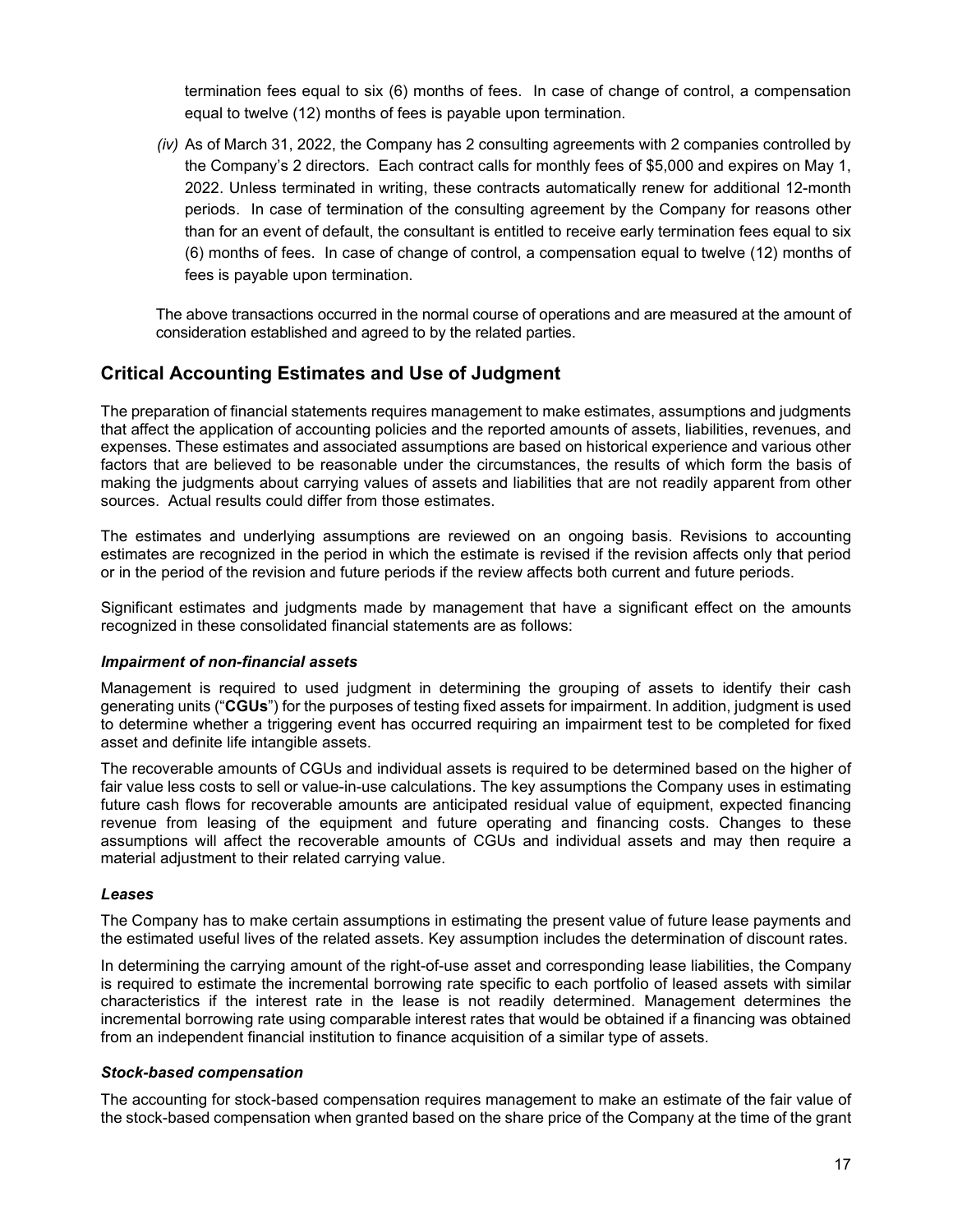as well as estimate around volatility, risk-free interest rates, and the probability of achieving certain vesting conditions.

# **Recent Accounting Pronouncements**

#### **Interests in Equity-Accounted Investees**

Interests in equity-accounted investees comprise of interests in joint ventures. A joint venture is an arrangement in which the Company has joint control, whereby the Company has the right to the net assets of the joint venture arrangement, rather than rights to its assets and obligations for its liabilities. Interests in the joint ventures are accounted for using the equity method. They are initially recognized at cost. Subsequent to initial recognition, the Company records its share of profit or loss and other comprehensive income of equityaccounted investees, until the date on which significant influence or joint control ceases.

#### **Recently Adopted Accounting Pronouncements**

There were no new accounting pronouncements adopted since September 30, 2021 that would have a material impact on the Company's consolidated financial statements.

#### **New Accounting Pronouncements Not Yet Effective**

A number of new standards, and amendments to standards and interpretations, are not yet effective for the year ended September 30, 2021 and have not been applied in preparing these consolidated financial statements. Pronouncements that are irrelevant or not expected to have a significant impact have as been excluded.

#### *Amendments to IAS 1*

This amendment clarifies the requirements relating to determining if a liability should be presented as current or non-current in the statement of financial position. Under the new requirement, the assessment of whether a liability is presented as current or non-current is based on the contractual arrangements in place as at the reporting date and does not impact the amount of timing of recognition. The amendment applies retrospectively for annual reporting periods beginning on or after January 1, 2022. The Company is currently evaluating the potential impact of these amendments on the Company's condensed consolidated interim financial statements.

### **Financial Instruments and Other Instruments**

As March 31, 2022, the Company's financial instruments consist of cash, accounts receivable, refundable deposits, accounts payable and promissory notes payable. The fair value of cash, accounts receivable, refundable deposits, accounts payable and accrued liabilities approximate their respective carrying values due to their short-term maturities. The fair value of promissory notes payable is equal to the carrying value because the underlying market rate did not change.

The Company's risk exposures and the impact on its financial instruments are summarized below:

*Credit Risk* – Credit risk is the risk that one party to a financial instrument will fail to fulfill an obligation and cause the other party to incur a financial loss. The Company's credit risk consists primarily of cash and accounts receivable. The credit risk is minimized by placing cash with large Canadian,Taiwanese and Hong Kong financial institutions. Credit risk is managed through dealing with financially strong counterparties and regular cash collections. The Company's maximum exposure to credit risk is limited to the accounts receivable recognized on the consolidated statement of financial position.

As of March 31, 2022, the Company had a receivable of \$369,038 from three customers representing 68% of total trade receivables. As of September 30, 2021, the Company had a receivable of \$314,022 from three customers representing 66% of total trade receivables.

*Currency Risk* – The operating results and financial position of the Company are reported in Canadian dollars. As the Company's main operations are conducted in Taiwan through JK Taiwan using its functional currency, the New Taiwanese dollar ("NTD"), in Hong Kong through JKHK using its functional currency, Hong Kong dollar ("HKD"), in Singapore through JKSG using its functional currency, Singapore dollar ("SGD") and in the Philippines through JKP using its functional currency, Philippine peso ("PHP"), the Company is exposed to